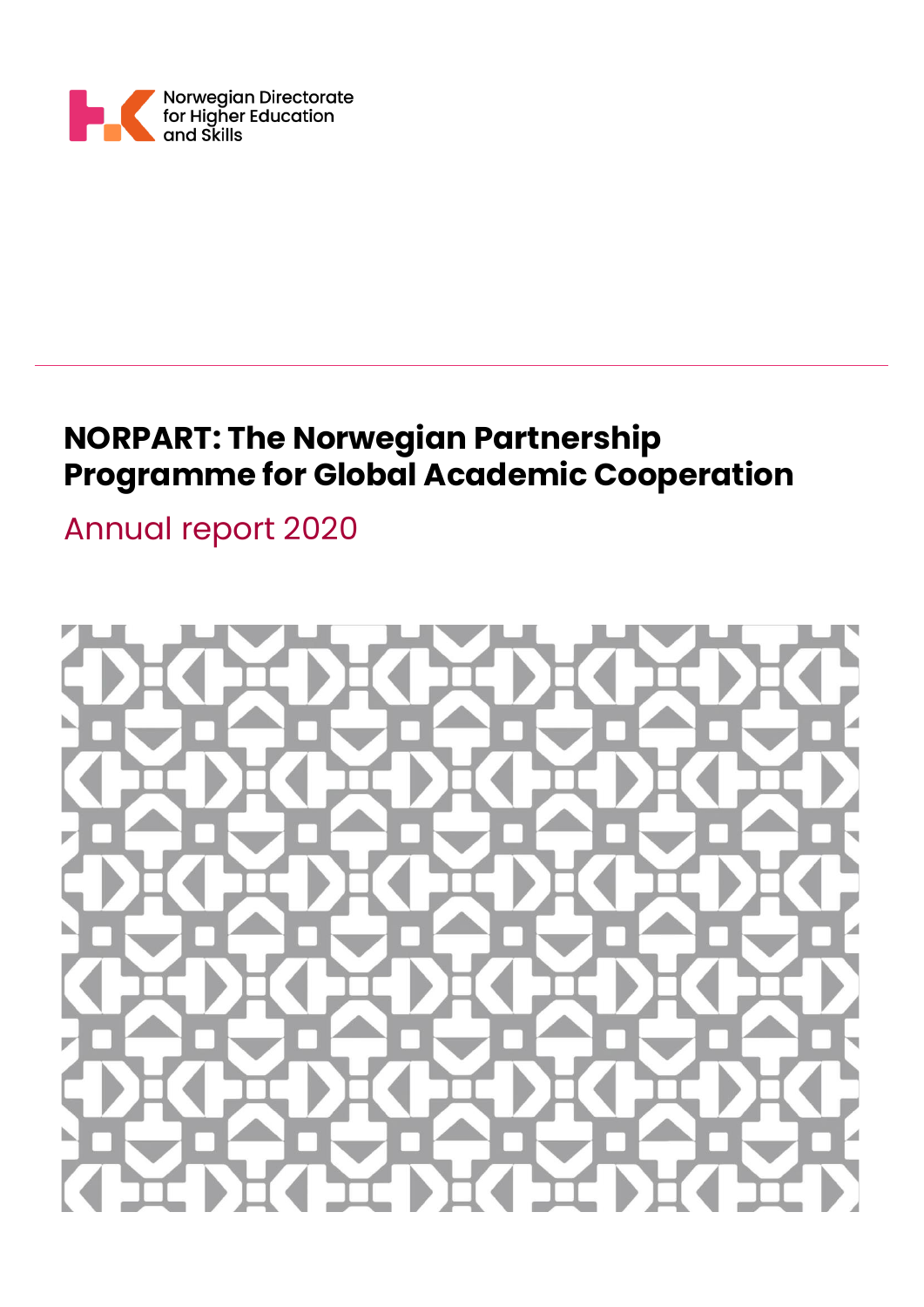## **Executive summary**

*Norwegian Directorate for Higher Education and Skills* (HK-dir) is pleased to present the annual report of the NORPART programme for 2020.

The former *Norwegian Agency for International Cooperation and Quality Enhancement in Higher Education*, Diku, was merged into HK-dir from 01.07.2021. Here we still refer to Diku, as the project reports were written before the merge.

The report is based on information provided by the 46 ongoing NORPART projects through their annual progress reports for the year 2020 to Diku. By the end of 2020, 21 projects were in the fourth project year, and 25 projects were in the second project year. The reports for 2020 showed that most projects were on track and had established a well-functioning collaboration between partners; however, all projects had been severely impacted by the onset of COVID-19.

The introduction of travel restrictions in 2020 meant that student and staff mobilities were significantly reduced and many educational activities were postponed, resulting in an increased administrative burden. Consequently, many projects applied for a no cost extension to defer certain educational activities until 2021. Despite these significant setbacks, the pandemic has served as a catalyst for digitisation with several projects innovating and developing online activities in order to sustain collaboration. Several projects faced challenges with online education activities due to the poor IT enabling environments of partner institutions.

Diku undertook a significant review of NORPART in 2020 to better understand the operation and impact of the programme. An external evaluation completed by Ideas2evidence in December 2020 considered the design, administration, and results of the NORPART programme. A student survey was also commissioned as part of the evaluation which provided valuable insights into the student experience. Based on the results of the survey, a clear majority of students from both Norway (98.2%) and the Global South (96.1%) were satisfied or highly satisfied with their mobility experience.

In addition, a call for full degree master's scholarships was launched in March 2020. The call offered 53 scholarships for students from our partner institutions to study in Norway. The call was made available to existing NORPART project partners.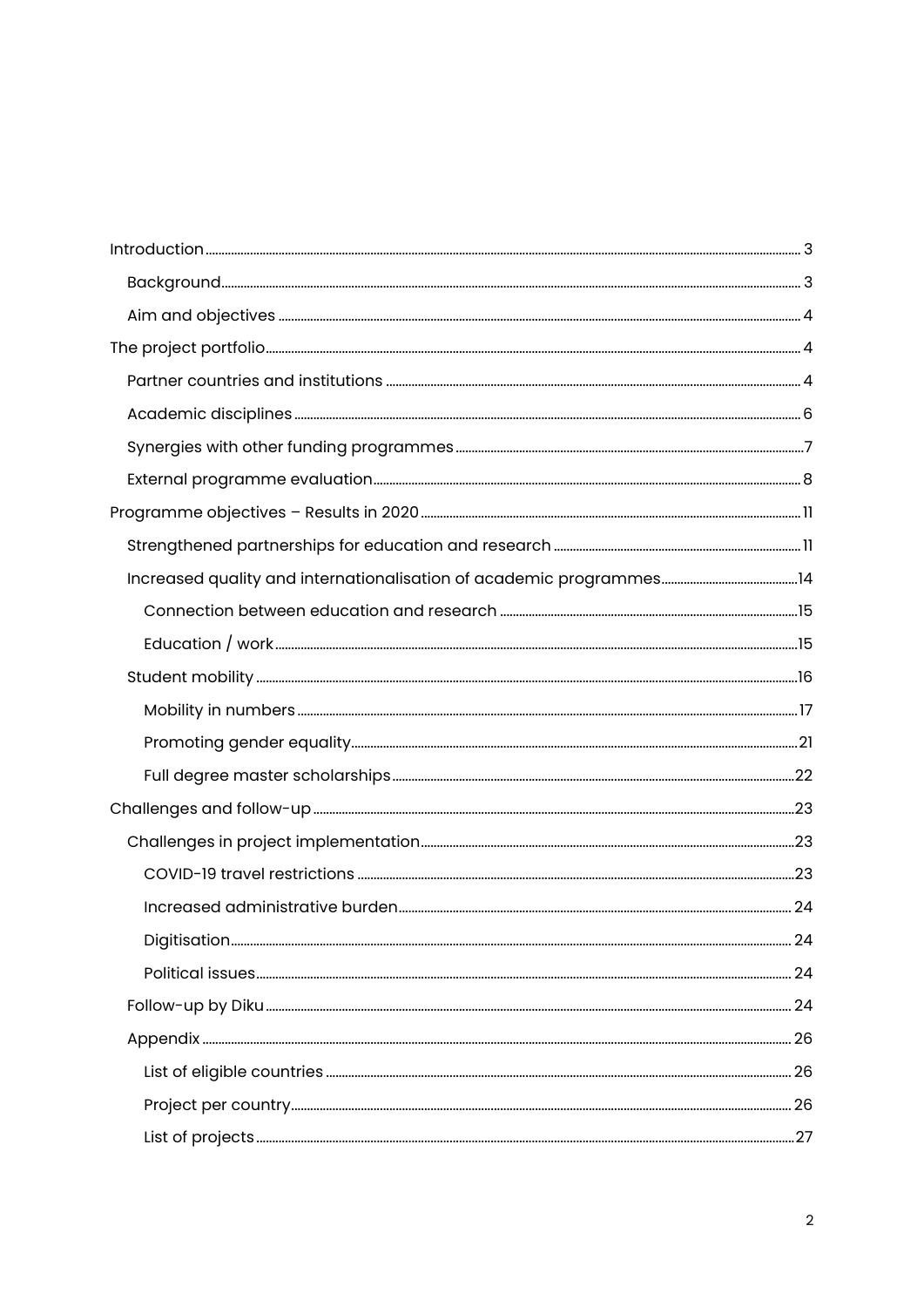## <span id="page-3-0"></span>**Introduction**

## <span id="page-3-1"></span>**Background**

The Norwegian Partnership Programme for Global Academic Cooperation, NORPART, was developed to meet new priorities and opportunities in higher education cooperation with countries in the Global South. Global challenges necessitate global responsibility and cooperation, joint development of new knowledge and up-to-date education, and mutual exchange of ideas and promising practices.

NORPART is funded through the Ministry of Education and Research and the Ministry of Foreign Affairs and is administered by *Norwegian Directorate for Higher Education and Skills* (HK-dir). The programme addresses both higher education policy and development policy goals. NORPART responds to the United Nations' Sustainable Development Goals (SDGs), particularly Goal 4, Quality education, goal 17, Partnership for the goals, and goal 5, Achieve gender equality and empower all women and girls. Other goals are also addressed through the thematic focus of the projects.

The programme is intended to be a flexible tool for academic partnerships and student mobility. NORPART aims to create synergies with other programmes that support cooperation within higher education and research between Norway and developing countries, be these national initiatives such as NORHED or international ones such as Erasmus+ Capacity Building in the field of Higher Education (CBHE).

The first call for applications was issued in in 2016 and the second in 2018. The first call received 114 applications from which 21 projects were selected (the NORPART 2017-21 project portfolio). The second call received 86 applications from which 25 projects were selected for funding (the NORPART 2019-23 project portfolio). The combined project portfolio of 46 projects covers 24 partner countries and extends across all academic disciplines. A total of 14 Norwegian higher education institutions are represented as coordinators, with NTNU, University of Oslo, University of Bergen and University of South-Eastern Norway hosting more than half of the projects. The projects have a five-year project period and can receive a maximum allocation of 5 million NOK.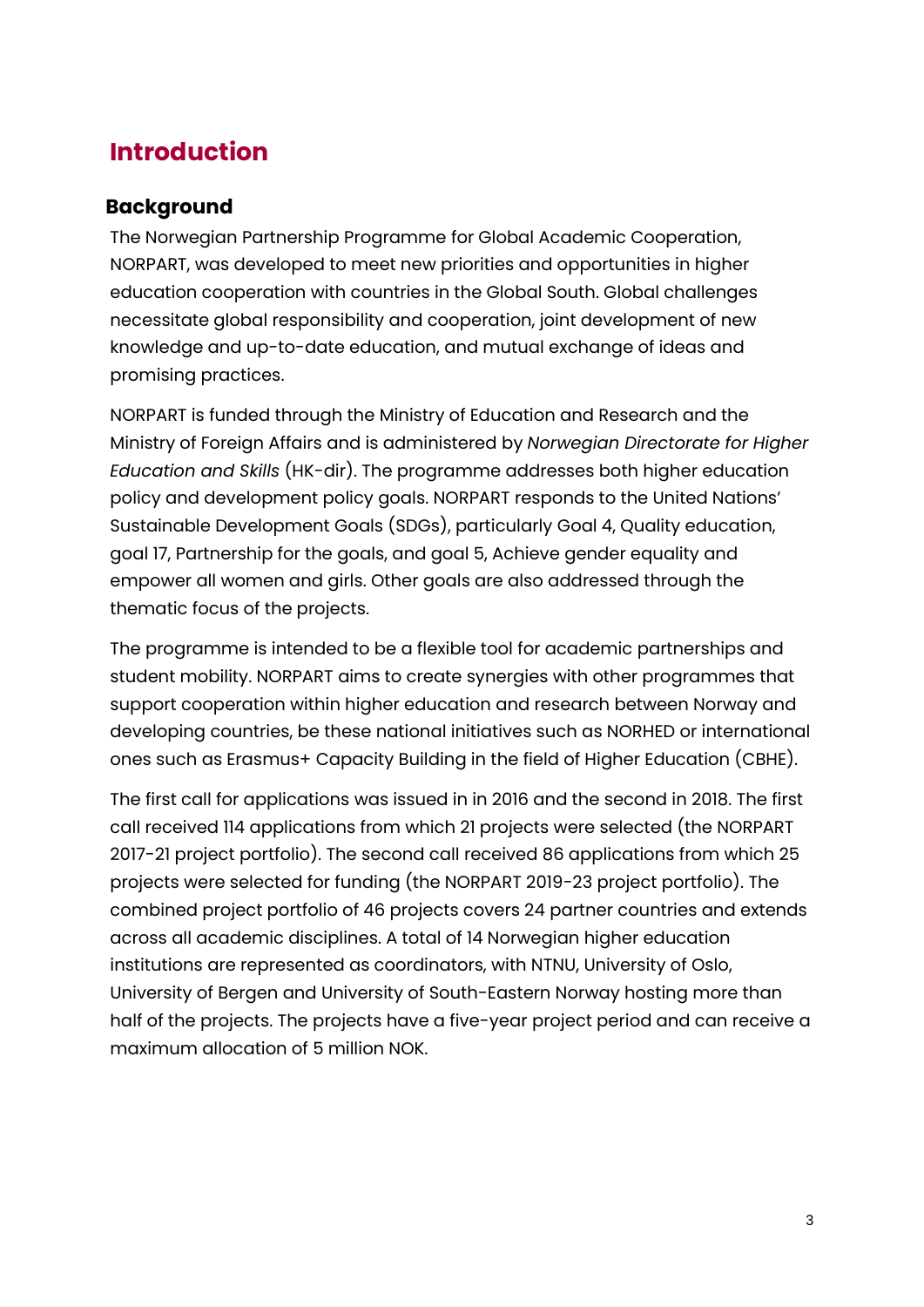## <span id="page-4-0"></span>**Aim and objectives**

The overall aim of NORPART is to enhance the quality of higher education in Norway and developing countries through academic cooperation and mutual student mobility.

To reach this overall aim, the programme shall fulfil four objectives:

- Strengthened partnerships for education and research between developing countries and Norway.
- Increased quality and internationalisation of academic programmes at participating institutions.
- Increased mobility of students from developing countries to Norway, including mobility in connection with work placements.
- Increased mobility of students from Norway to developing countries, including mobility in connection with work placements.

# <span id="page-4-1"></span>**The project portfolio**

## <span id="page-4-2"></span>**Partner countries and institutions**

Eligible NORPART partner countries outside Norway consist of 39 different countries in Africa, Asia, and Latin America (see Appendix 1).

The 46 projects currently running are represented in all three continents. There is a concentration of NORPART projects in East Africa, with Ethiopia (12), Tanzania (7), Uganda (5) being the countries with the largest number of higher education institutions involved.

In addition, Nepal, Sri Lanka, and Vietnam are the countries with the most project partners in Asia (see Figure 1 and Appendix 2).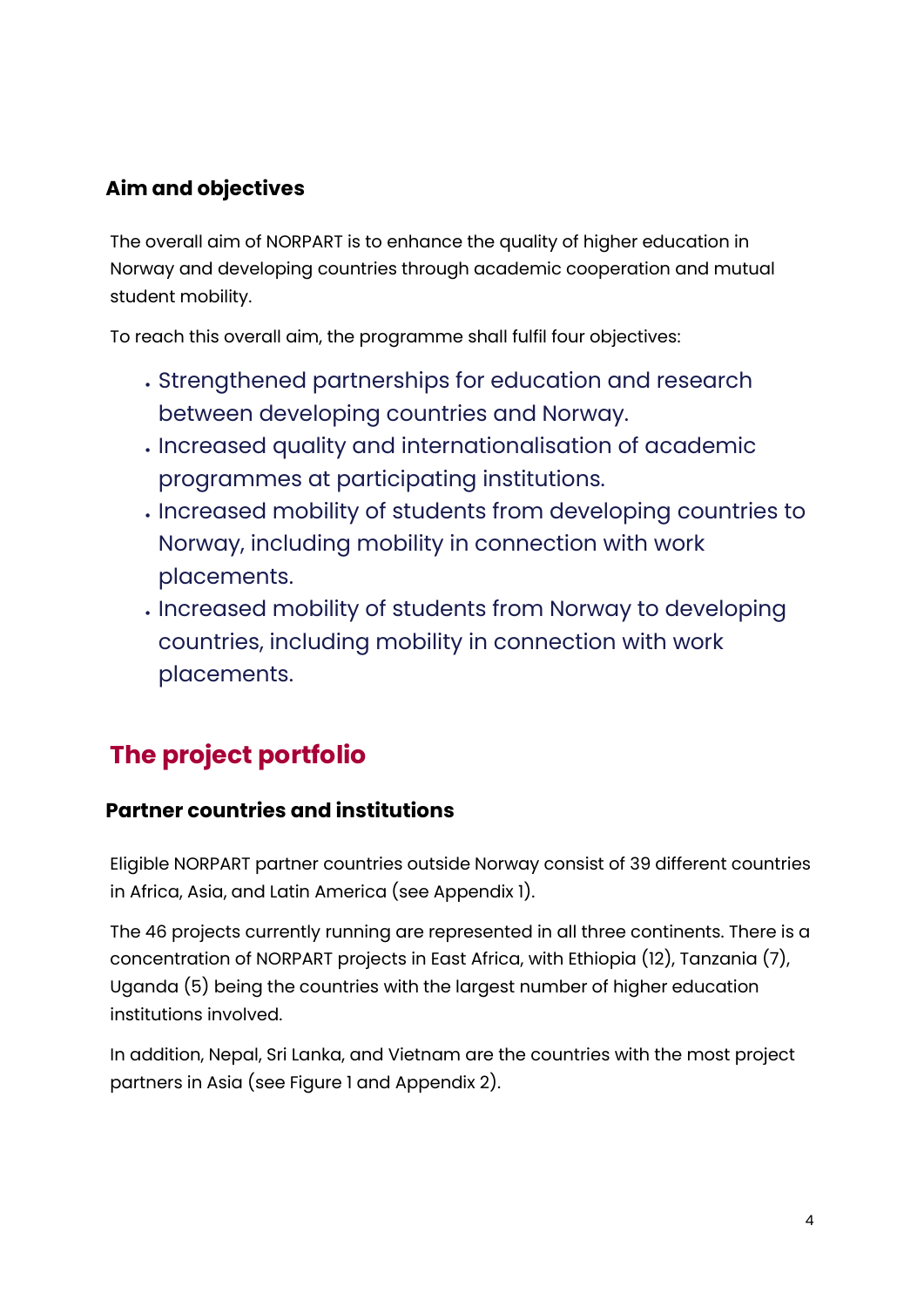

*Figure 1: Shows number of NORPART projects with a higher education institution present per partner country outside Norway*

The geographical concentration of projects is often related to a history of bilateral cooperation between Norway and the partner countries within capacity building programmes in higher education. Ethiopia, Tanzania, Uganda, and Zambia were countries frequently represented in programmes like NUFU (1991-2012)<sup>1</sup> and NOMA (2006-2014),<sup>2</sup> the Quota Scholarship Programme<sup>3</sup> (1962-2016), as well as in NORHED (2013-).<sup>4</sup> This is also the case for Nepal, Sri Lanka and Vietnam, the countries with the highest representation in Asia. Many of these countries have also been prioritized countries for Norwegian development aid for several decades, and some of them are still defined as prioritized partner countries for development support.<sup>5</sup>

The geographical concentration of projects in the current portfolio may also be related to the representation of large and acknowledged universities in these countries. Most frequently represented partner institutions outside of Norway in the

<sup>&</sup>lt;sup>1</sup> Norwegian Programme for Development, Research and Education (NUFU).

<sup>2</sup> Norad's Programme for Master Studies (NOMA).

<sup>3</sup> The Quota Scholarship Programme 1962-2016.

<sup>4</sup> The Norwegian Programme for Capacity Development in Higher Education and Research for Development (2013-), administered by Norad.

<sup>5</sup>[https://www.regjeringen.no/no/tema/utenrikssaker/utviklingssamarbeid/partnerland/id2](https://www.regjeringen.no/no/tema/utenrikssaker/utviklingssamarbeid/partnerland/id2514932/) [514932/.](https://www.regjeringen.no/no/tema/utenrikssaker/utviklingssamarbeid/partnerland/id2514932/)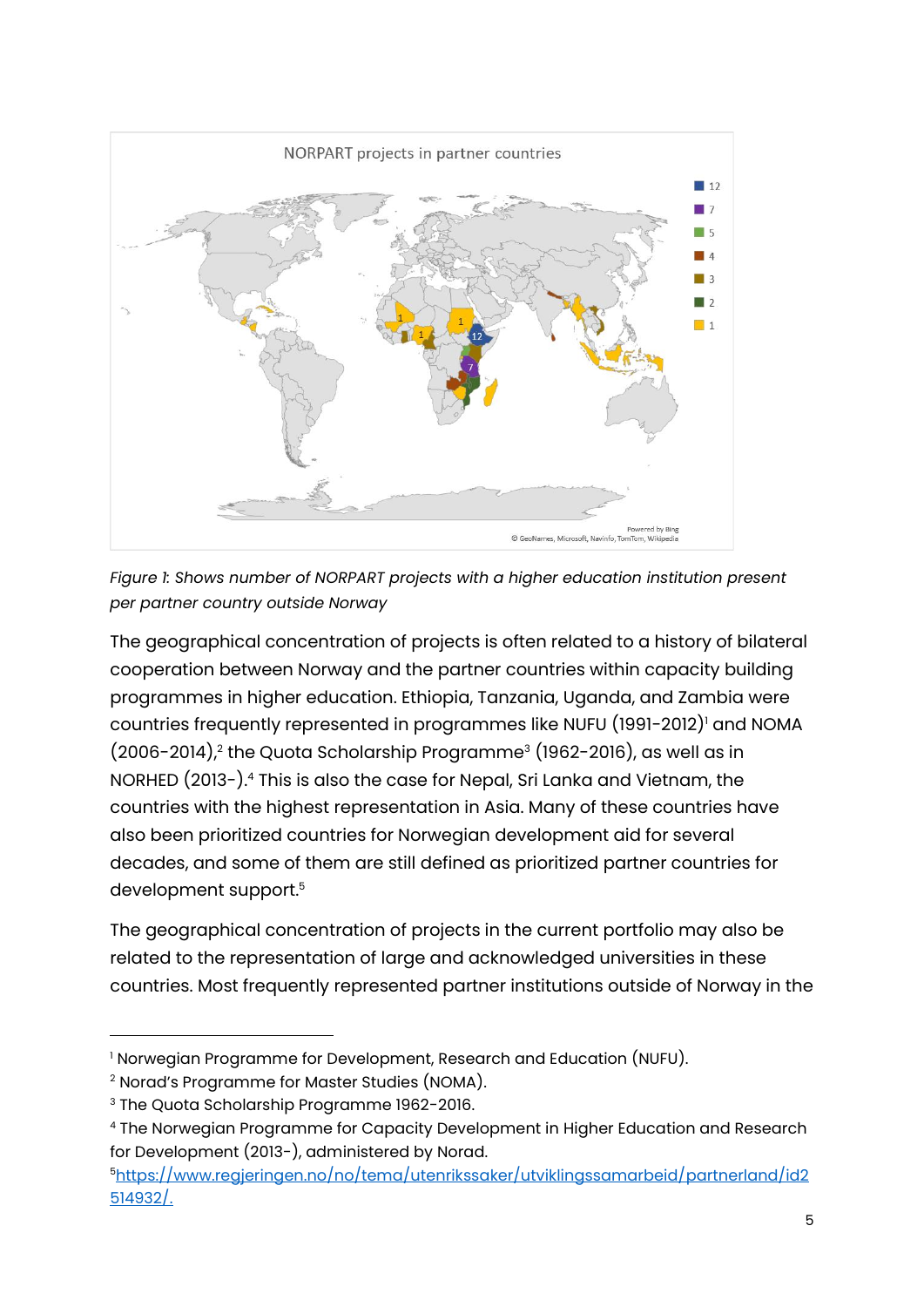applications to NORPART are Makerere University (Uganda), Addis Ababa University (Ethiopia), and the University of Dar es Salaam (Tanzania). However, there are many other institutions involved as well; a total of 114 institutions and organisations outside of Norway are involved in NORPART projects, as well as 38 different institutions and organisations in Norway.

Most NORPART partner countries, except for Burkina Faso, East Timor, and Haiti, have been represented in applications to the programme (36 of 39 countries; see Appendix 1). This may indicate that the *interest* for academic collaboration is not as concentrated as Figure 1 suggests.

The size and make-up of the partnerships vary from project to project. Some projects consist of two higher education institutions, while other projects involve several higher education institutions in more than one country. Some projects include other organisations and institutions in the network, in addition to higher education institutions. A broad range of network partners is involved to strengthen the collaboration, improve the quality of educational activities, and offer work placement opportunities for students. Network partners typically include research institutes, public agencies, private enterprises, hospitals, non-governmental organisations, and other associations.



*Figure 2: Number of partner institutions/organisations per project*

## <span id="page-6-0"></span>**Academic disciplines**

The current NORPART portfolio is diverse regarding academic disciplines. Some of the projects are multidisciplinary and could therefore be placed in more than one category. A rough breakdown of all the different NORPART projects according to academic disciplines is presented in figure 3. Social sciences comprises a third of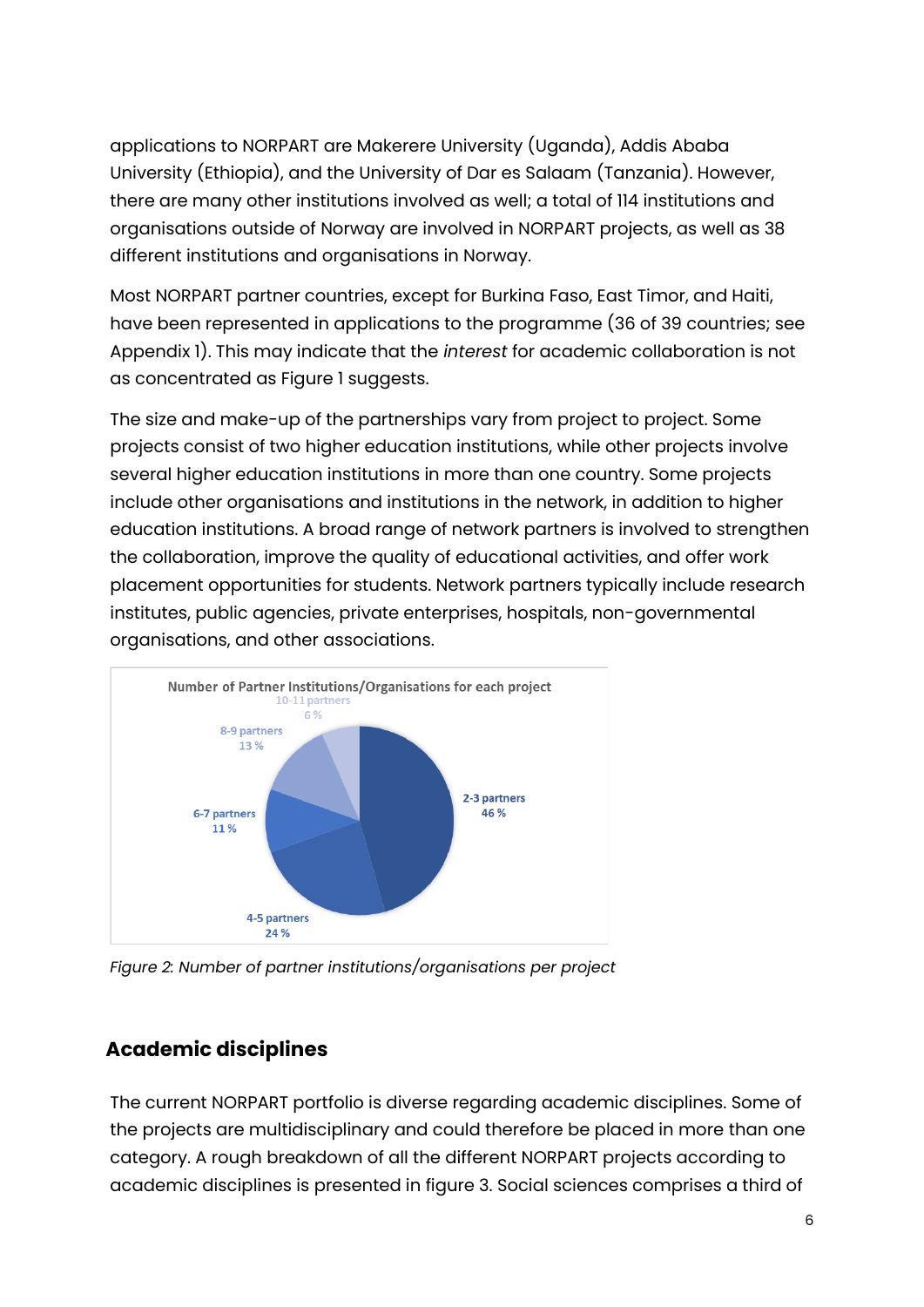all the projects under the NORPART programme, while mathematics and natural sciences is the second largest discipline, with 20% of the projects. Education studies features prominently among social sciences. A significant majority of natural sciences are related to environmental sciences.



*Figure 3: Academic disciplines; percentage.* 

## <span id="page-7-0"></span>**Synergies with other funding programmes**

Several of the NORPART partnerships are established as a continuation of or in synergy with projects funded by other programmes. Synergies with other programmes may improve the results and impact of the projects and contribute to the sustainability of institutional partnerships. They are also beneficial for the individual students involved. In the current project portfolio, there are projects that are interlinked with projects supported by NORHED, UTFORSK, Erasmus+ International Credit Mobility, the Eurasia Programme, and INTPART.

As an example, the NORPART-funded project *Education in the field of sustainable tourism and ecology in Norway and Guatemala* is closely related to a project with support from the Eurasia programme,<sup>6</sup> and has also received support from Erasmus+ Global Mobility to strengthen the collaboration. The NORPART project is based on a long-term institutional and academic cooperation, and it is founded on strategies and priorities at the two partner institutions, University of South-Eastern Norway, and Universidad del Valle de Guatemala.

<sup>6</sup> CPEA2015/10035 *Sustainable tourism: rural entrepreneurship and heritage. Educational cooperation between Kyrgyzstan, Georgia and Norway*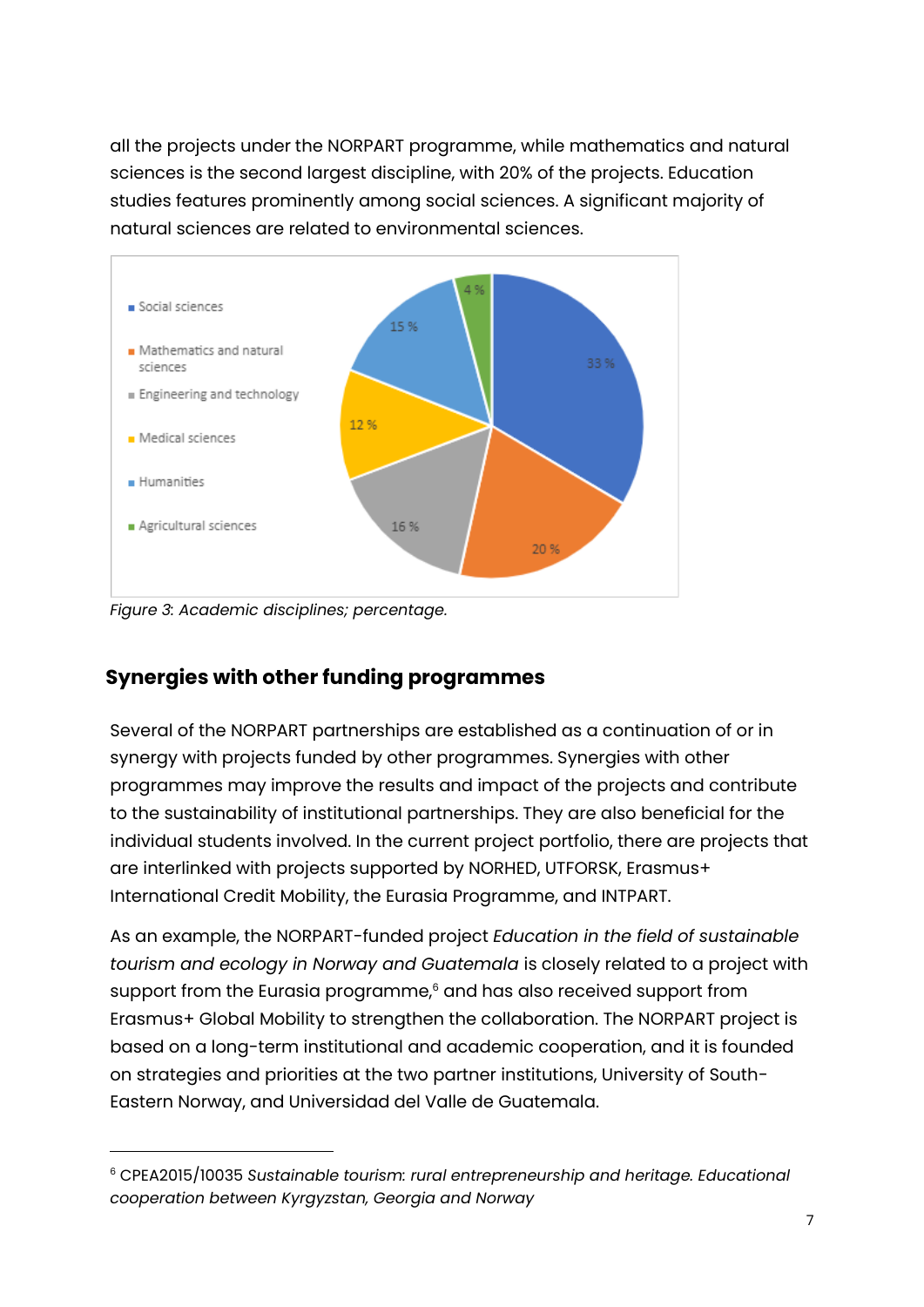## <span id="page-8-0"></span>**External programme evaluation**

In 2020 DIKU contracted the social analysis agency Ideas2Evidence to complete an external evaluation of the NORPART programme.

The main purpose of the evaluation was to assess NORPART's programme model, administration, and achievements in relation to the overall aim and objectives of the programme. Furthermore, the review should make recommendations about further development and strengthening of the programme. This purpose relates to Diku's plan to develop a programme document as a stronger governing instrument for the programme before the next call for applications in early 2021.

In December 2020 Ideas2evidence presented a 76-page report on the NORPART programme which considered the programme's design, administration, and results to date. The full report is available here: Strengthening partnerships with [HEIs in the Global South: An evaluation of the NORPART programme 2015/16-2020.](file:///C:/Users/ingvild.hope/Downloads/NORPART%20evaluation_final%20pdf%20(1).pdf)

The report is based on the following dataset: a) a desk study of relevant background documents related to the programme and annual reports from the existing project portfolio up to 2019, b) interviews with stakeholders and c) three case studies. A student survey was also commissioned as part of the evaluation.

The evaluation report found that Diku, in collaboration with the MFA, the MER and Norad, has done a good job of designing a programme expected to meet multiple, partly conflicting policy aims. The report outlines a programme theory with the relationship between conditions, input, activities, output, outcome and impact of NORPART.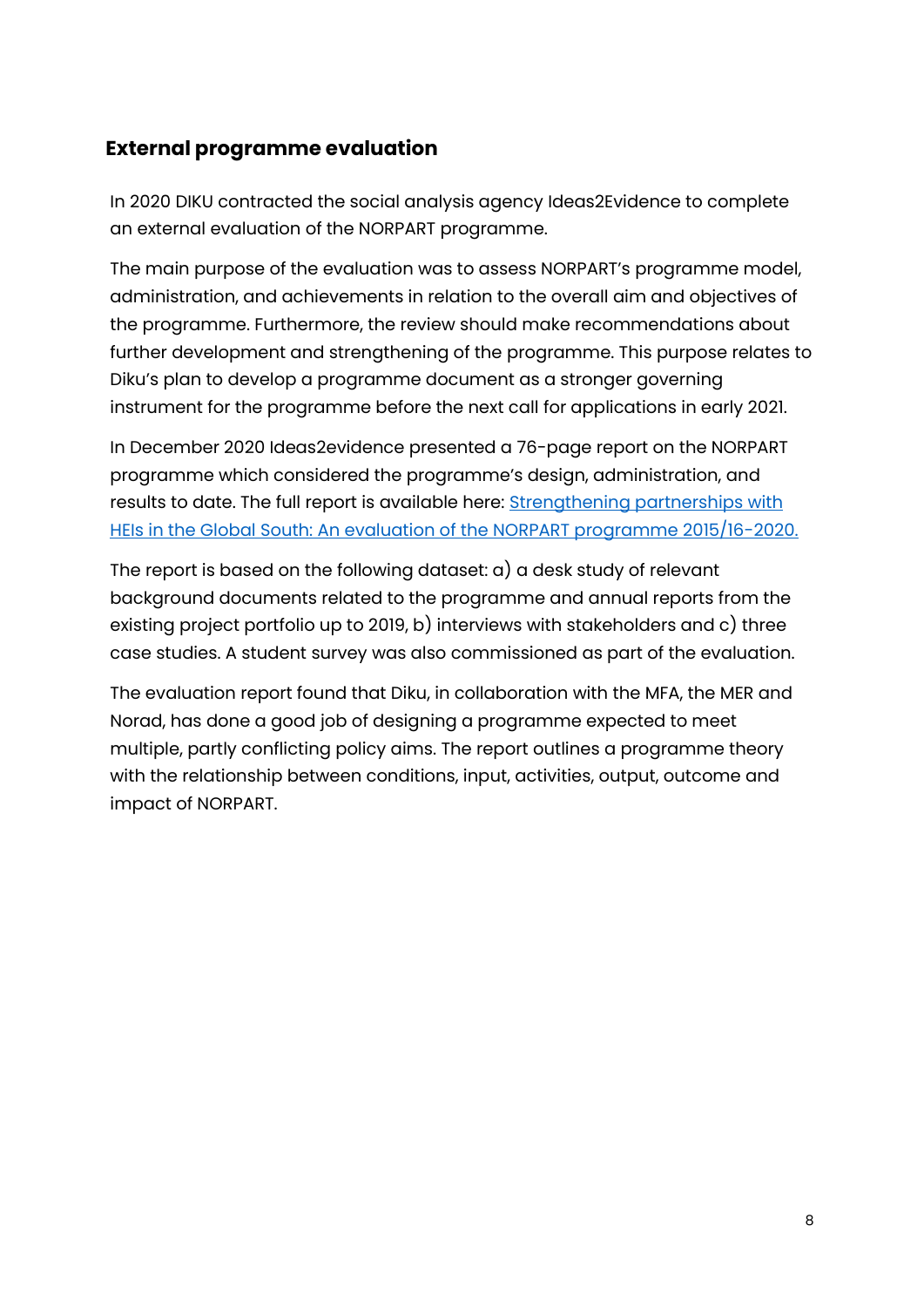

*Figure 4: Programme theory of NORPART as designed by ideas2evidence.*

A review of the programme design concludes that NORPART is innovative in applying a partnership model to collaboration with HEIs in the Global South. However, Ideas2Evidence recommends that the existing goals for the Programme be amended to become more measurable and achievable.

The external evaluation found that the call for applications contains sufficient and relevant information about the programme aims, its regulations and eligible activities. Most project coordinators also find the information in the calls to be sufficient and the application process to be streamlined and efficient.

Many projects that succeeded in the 2016 and 2018 selection processes were based on partnerships through other similar efforts. The reporting requirements were evaluated to be reasonable by most project coordinators and the evaluation recommended that the current system for reporting and follow-up be continued.

In addition, the report states that NORPART is making valuable contributions to the goals of strengthening partnerships and enhancing education quality, particularly in the Global South. The evaluation found that the incoming students to Norway benefit greatly from their stay and that many have shared their experiences upon return to their home institution, contributing in this manner to internationalization at home. Outgoing students from Norway are very satisfied with their stay, although many emphasize the cultural rather than the academic benefits.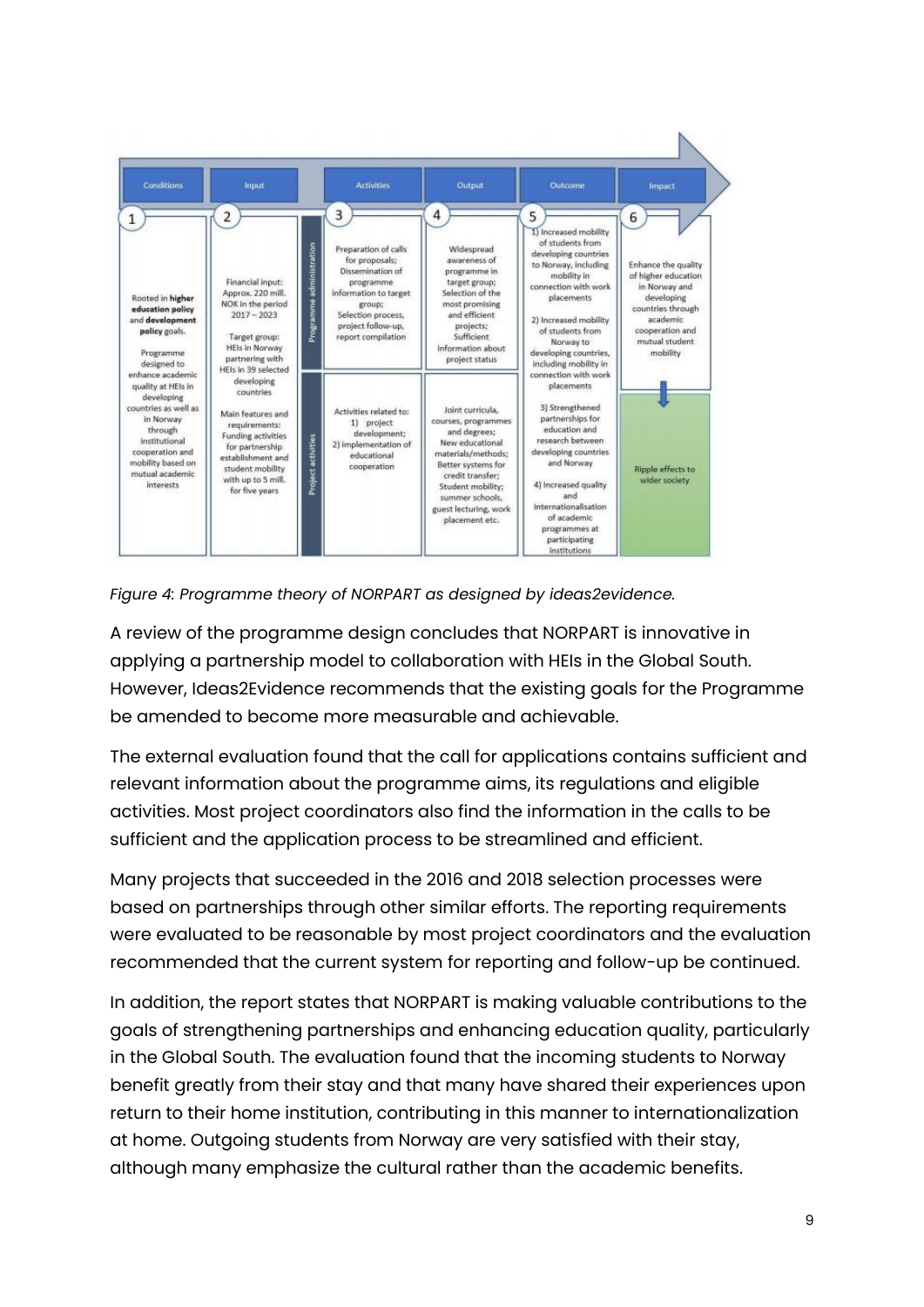The evaluation finds no systematic differences in self-reported benefits between shorter and longer stays. Many projects reported difficulties recruiting Norwegian students for study programmes in the Global South, which restricts outgoing student mobility. Partner institutions and project coordinators reported high levels of satisfaction with the current systems for project reporting and follow-up.

A student survey was commissioned as part of the evaluation which provided valuable insights into the student experience. The survey indicates a clear majority of students from both Norway (98.2%) and the Global South (96.1%) were either satisfied (35.9% from the Global South and 38.0% from Norway) or highly satisfied (60.2% for both Norway and the Global South) with their mobility experience. Language barriers, cultural barriers and differences in academic systems were common challenges identified by students, while only a few of the students experienced such problems to a large or very large degree, as shown in Figure 4.



Figure 11: "During your stay, did you experience any problems with the following:" (percent,  $N = 231$ )

*Figure 4: Survey of problems during student mobility experience*

The report provides valuable insights and analysis not only for Diku and the NORPART programme, but also for the different actors in the field of international higher education collaboration and partnership programmes. The results and recommendations listed in the final part of the report are factors that needs to be balanced with the political and overall demands that make the fundament for the NORPART programme.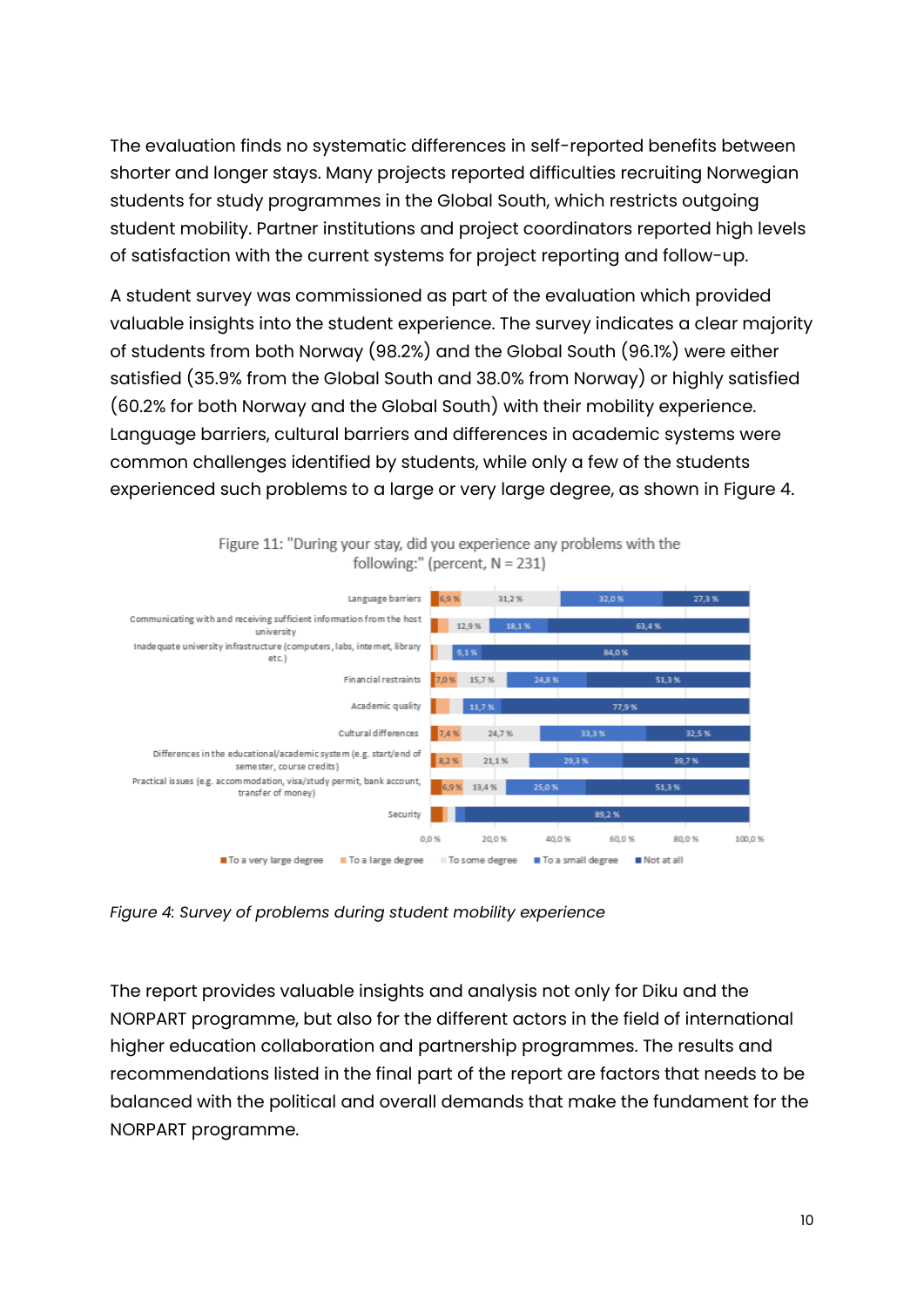## <span id="page-11-0"></span>**Programme objectives – Results in 2020**

As mentioned in section 1.2, the NORPART programme has four objectives: Strengthened partnerships for education and research, increased quality and internationalisation of academic programmes, and student mobility to and from Norway. In the following, we outline how the projects have sought to meet these objectives so far, and reflect on challenges that have been identified as well as potential solutions. These observations are primarily based on the annual project reports provided by the project coordinators.

## <span id="page-11-1"></span>**Strengthened partnerships for education and research**

Strengthened partnerships for education and research is an independent objective of NORPART, but partnerships also serve as a framework for student mobility and quality enhancement in higher education. Educational cooperation facilitates knowledge sharing, professional networking and the direct improvement of academic programmes. The objective of strengthened partnerships is therefore strongly intertwined with the objective of enhanced quality in education. It is useful to consider the two goals separately; therefore, this section will mainly address partners at the institutional level, while 3.2 below will address internationalisation and student learning.

Most of the projects in NORPART are based on long standing partnerships within education and research, while a few of the partnerships have been established more recently. The partnerships are based on mutual academic interests and formalised commitment to project implementation. Among the selection criteria for the two calls for applications were the following: quality of the partnership (including complementarity), experience and expertise of the project team, level of formalized commitment, potential for long-term collaboration between the partners, and the degree to which the partnership is based on mutual academic interests and capacity within relevant academic programmes.

Several partnerships have signed bilateral Memorandums of Understanding (MoUs), which strengthens the formal commitment between the partners. Another indicator of the degree of strengthened commitment and complementarity is the numbers of joint courses and programmes that have been developed during the project period. Joint courses and programmes may contribute to internationalisation for all, thereby also reaching students who for various reasons do not travel abroad.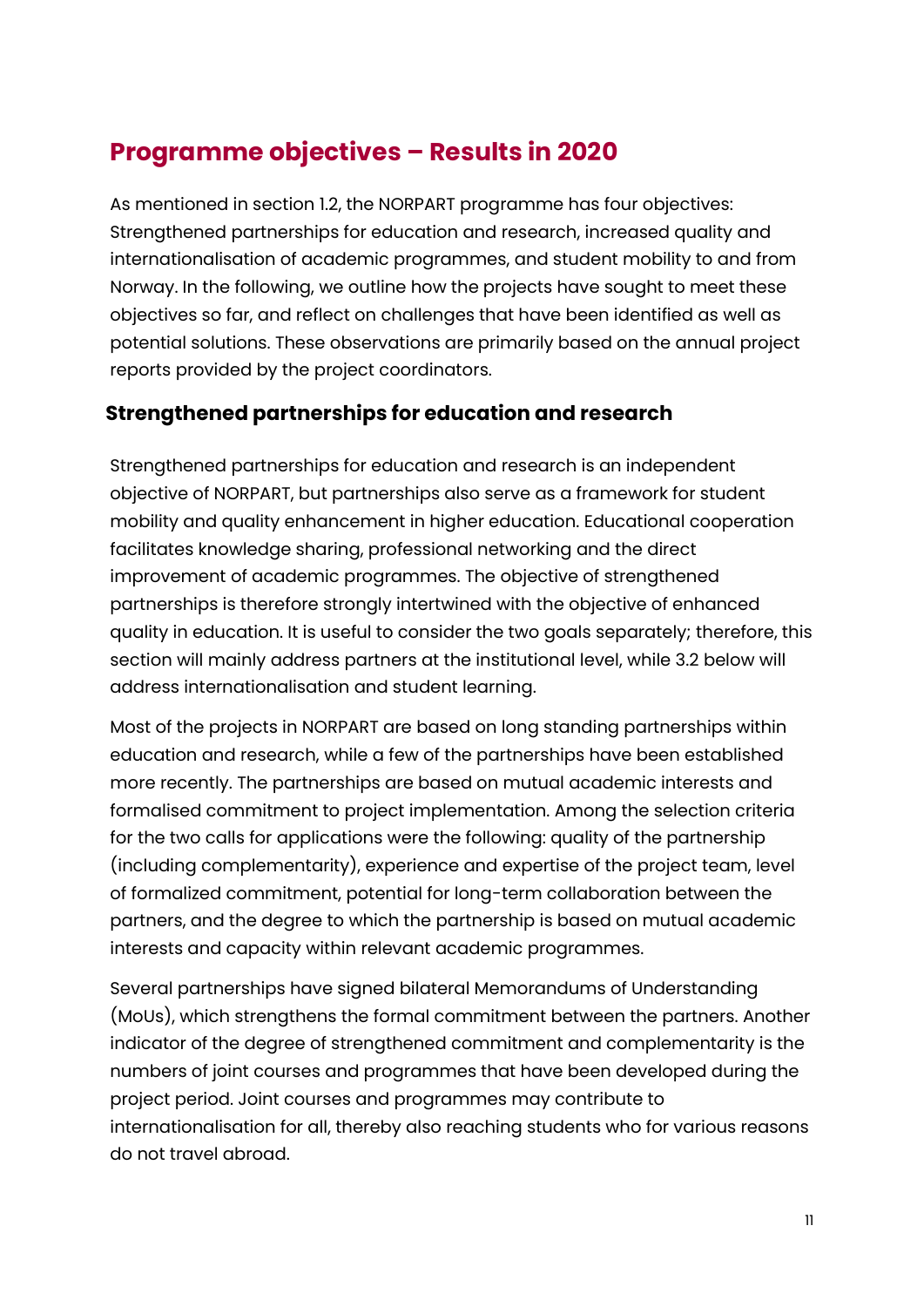**The Project to Strengthen Health Economics Capacity** is a collaboration between the University of Bergen (UiB) and Muhimbili University of Health and Allied Sciences (MUHAS) in Tanzania. In 2020 a new master programme in Health Economics and Policy was launched at MUHAS. The new programme is the culmination of curriculum harmonisation activities taking place between the two institutions since the project launched in 2017. A total of 31 students were selected to participate in the maidan year of the programme from a pool of 40 applicants. A new collaborative course *Equity and Fairness in Health: An Applied Approach* was also launched at UiB in 2020.

The introduction of pandemic-related travel restrictions reduced student and staff mobility throughout 2020. Consequently, the joint development of academic programmes became central to continued collaboration in 2020.

Many projects have developed joint courses and degrees at the Master or Ph.D. level, and *139 courses are reported as having started by 2020*. The courses differ in length, volume, and level of formalized institutional frames: short courses, intensive courses, summer school courses, and modular courses which are integrated into a master or Ph.D. programme, as well as whole degrees.

The courses and degrees differ from 0 to 120 ECTS, although most courses award between 5 and 10 ECTS. Course development is often closely linked to plans for increasing student mobility to Norway, where students from Norway and partner countries attend the courses together.

Figure 5 shows the course development at Norwegian institutions versus institutions in the partner countries. The number of joint courses developed and offered at both institutions, in and outside of Norway, reveals that the institutions involved are committed and see the relevance of the partnership to improving education.

The majority of the courses developed within the frames of the NORPART projects is established and offered at the partner country institutions, which is also the case for most of the master's degree programmes that will be or are already developed. This indicates that the need for new courses and capacity building is larger in the partner countries.

However, the number of courses established at Norwegian institutions is also high, which shows that there are mutual benefits of the collaboration.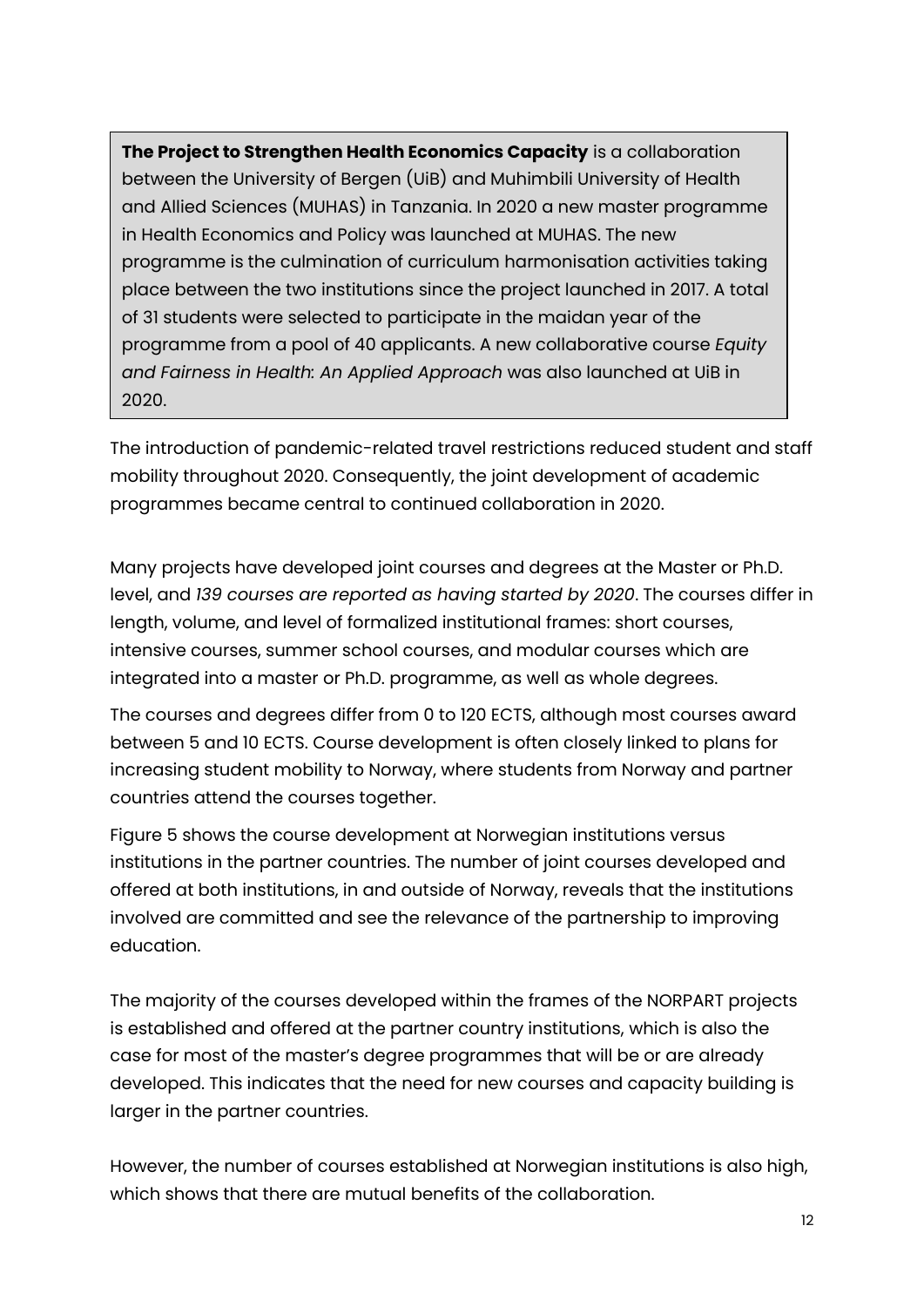

*Figure 5: Courses started 2017-2020, offering institution*

To facilitate collaboration and course development, NORPART supports staff exchange of both academic and administrative personnel. As Figure 6 demonstrates below, a significant portion of mobilities relate to project meetings, course development and attendance at workshops, seminars and conferences.<sup>7</sup> The purpose of mobility differs between outgoing and incoming staff.

A substantially higher number of outgoing staff from Norway travel to serve as guest lecturers and to participate in summer schools due to comparatively lower levels of teaching resources at partner institutions.

Conversely, more staff from partner institutions participate in training related mobility to Norway due to a greater need for capacity building at partner institutions. There is slightly more staff mobility from Norway than from partner institutions.

 $^\tau$  Please note that staff visits may have multiple purposes, but only one can be reported in Diku's online report.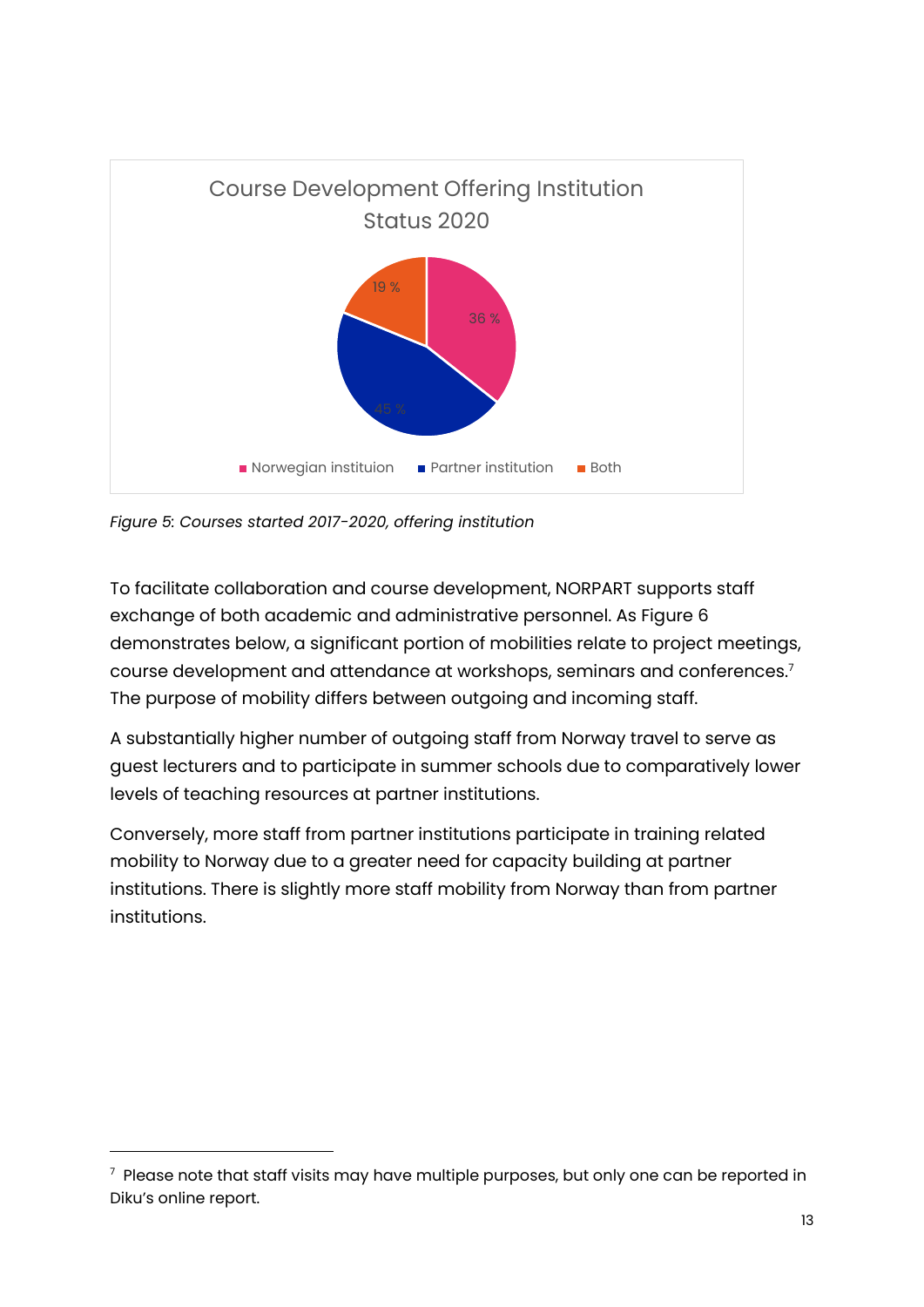

*Figure 6: Purpose of staff mobility stays (reported for the period 2017-2020)*

Sustainable institutional partnerships require commitment from the leadership at the faculty or institutional level, both in Norway and in the partner country. For a few of the NORPART projects this backing has been limited, which has caused challenges with implementation. Partnerships that depend solely on individual faculty members without any proper institutional commitment are less resilient, whereas robust institutional support increases the chances of achieving good results. For all partnership programmes, Diku seeks to support projects, which can demonstrate both commitment and sound management.

## <span id="page-14-0"></span>**Increased quality and internationalisation of academic programmes**

One way to achieve increased quality in education and in the academic programmes is to strive for research-based, student-active, and internationally oriented education (cf. Meld. St. 16). For the NORPART programme, this may include jointly reviewed curricula, development of new educational tools and methodologies, and the involvement of students in international research collaborations.

Joint development and revision of courses and programmes, together with other forms of educational cooperation, can scale the impact of NORPART by enabling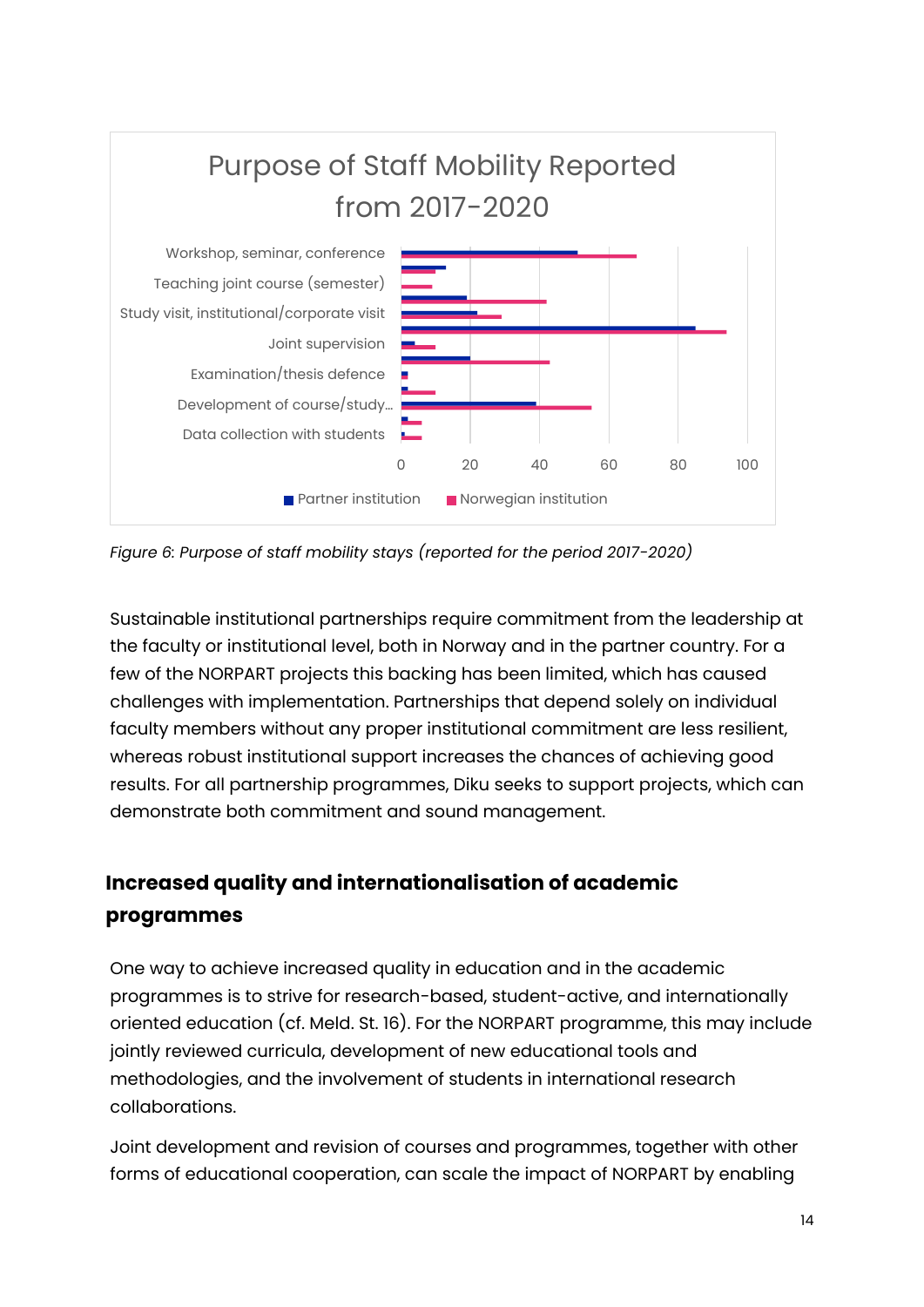the broader student community to benefit from activities, rather than just mobile students. Increased quality and internationalisation of academic programmes introduce incoming and outgoing students to alternate perspectives and build capacity at all partner institutions.

#### <span id="page-15-0"></span>**Connection between education and research**

As mentioned above, one way to achieve increased quality in education and in the academic programmes is to strive for research-based education. Many of the NORPART projects develop new courses around research collaboration and allow students to participate in research projects. Many projects also use funding to enable joint supervision of research projects for master and Ph.D. students. These activities are good examples of how projects achieve internationalisation at the home institution. Guest lectures delivered by Norwegian academics at partner institutions also contribute to internationalisation and quality enhancement in the Global South.

Many projects report that master and Ph.D. students are involved in activities related to research projects and disseminations, such as conferences, seminars, and workshops, as part of the NORPART project. Research collaborations in NORPART projects have so far resulted in several journal articles, papers, and other research publications, as well as development of teaching curricula.

### <span id="page-15-1"></span>**Education / work**

Several projects cooperate with industry, government, civil society groups and other organisations. Many projects also facilitate work placements while students are participating in mobility programmes, at for instance schools or hospitals as part of their student mobility stays in a partner country. Some students also do field work in the partner country as part of their master or Ph.D. theses.

Collaboration between education and work can take various forms. The long-term aim of the project *Intercultural historical studies,*<sup>8</sup> a partnership project between the Norwegian University of Science and Technology (NTNU) and University of Cape Coast and two other universities in Ghana, is to improve the employability of students of historical studies. Therefore, internships, fieldwork, and joint workshops are among the project's main activities. Under the support of the NORPART project, a master's programme has been established at the University of Education in Winneba, and master students have been sent on exchange studies to NTNU, which included work placement at Trondheim Science Museum. For incoming

<sup>8</sup> NORPART 2016/10009 *Intercultural historical studies.*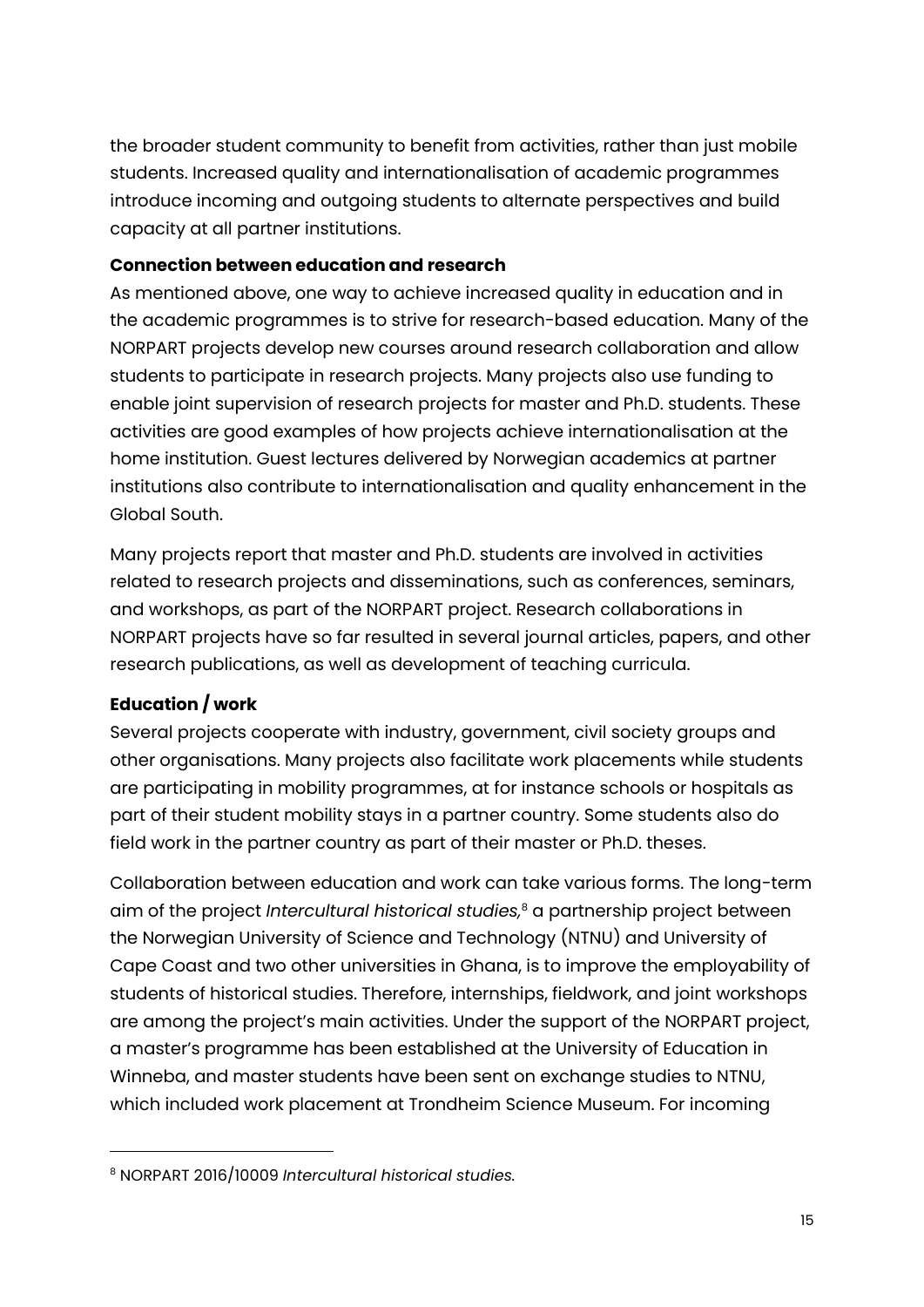master students on exchange studies from Ghana, NTNU has also established a master's course in master thesis project design.

Higher Education and Research Collaboration on Nanomaterials for Clean Energy Technologies (HRNCET) is a collaboration in renewable energy technologies between the Western Norway University of Applied Sciences (HVL) and the University of Jaffna (UoJ) in Sri Lanka. Both HVL and UoJ have identified renewable energy technologies as a priority research area for their respective institutions. Since the project's inception, a total of 10 academic articles have been published in reputable international journals. Prior to the onset of COVID-19, the project hosted a clean energy seminar together with representatives from the Norwegian Embassy in Colombo and inaugurated Sri Lanka's first floating solar PV plant with support from the Norwegian private company Current Solar. The HVL/UoJ Clean Energy Research Lab (CERL), built with the support of the Norwegian Embassy, is frequently used to train students and staff from other universities in Sri Lanka. Two Sri Lankan students studying at HVL were unable to attend scheduled field studies due to the pandemic, but fortunately were able to collect research data through digital means.

## <span id="page-16-0"></span>**Student mobility**

All NORPART projects support student mobility stays of longer or shorter durations, both to and from Norway. Scholarships for students from partner countries to study at higher education institutions in Norway constitute core elements of each NORPART funded project, and consequently a large share of scholarships is awarded to incoming students to Norway. The purpose of the stays varies, and includes semester mobility, supervision, fieldwork, summer schools, research activities, and work placements (see figure 10). Both incoming and outgoing students will in many cases attend courses on topics not given at their home institutions. In addition to the academic output, the mobile students gain international understanding, intercultural competences, and access to international networks. When returning, the students bring new experiences and international perspectives that may contribute to internationalisation at their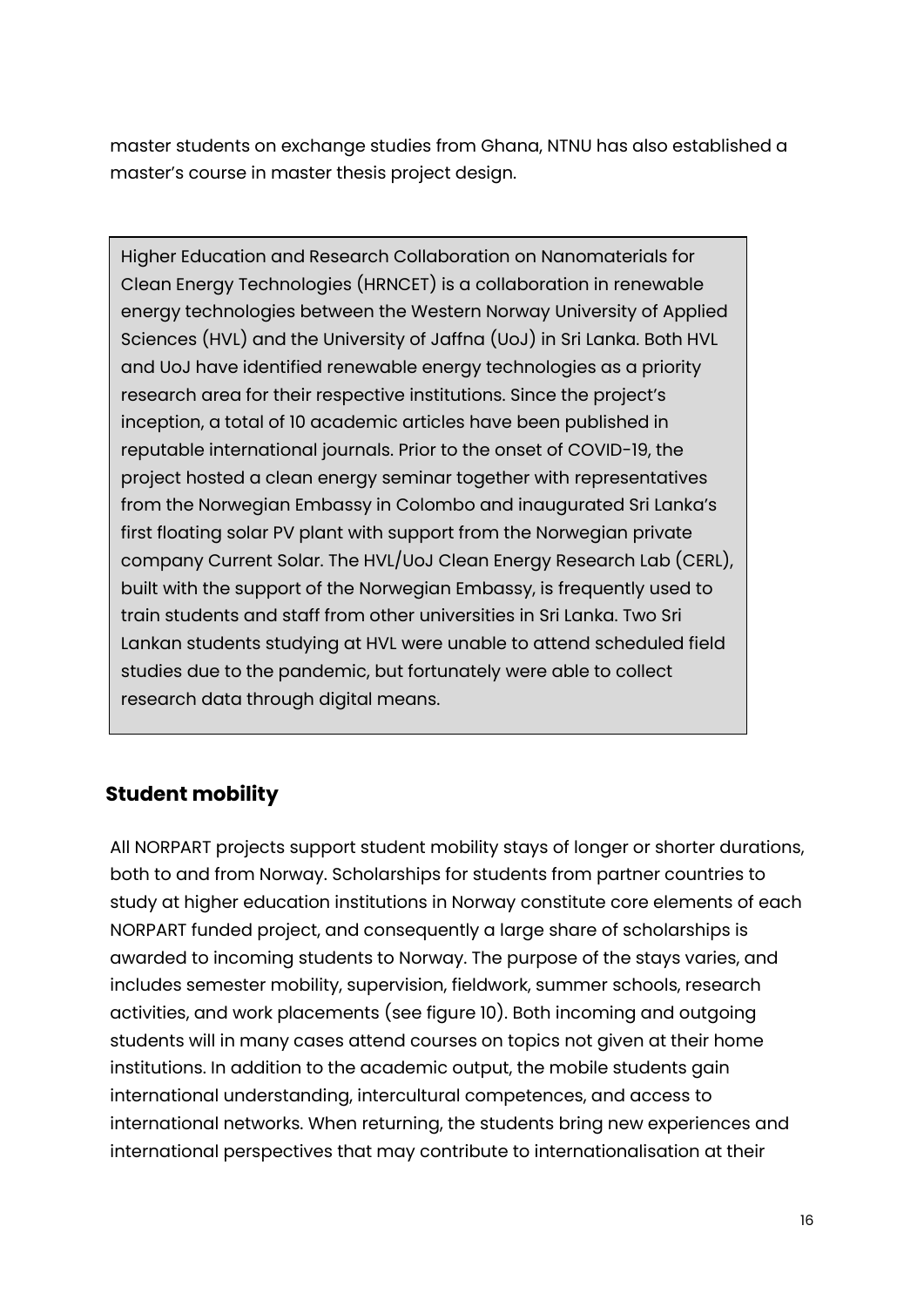home institution, thereby benefiting students who are unable to participate in an international mobility programme.

#### <span id="page-17-0"></span>**Mobility in numbers**

A total of *809 students have been on an exchange stay in Norway* or in a partner country with support from NORPART by 2020. Of these, *517 have been incoming students to Norway*, and *292 have travelled from Norway to a partner country*. The figure below demonstrates that incoming students typically stay for more than 3 months, whereas outgoing students typically stay for less than 3 months. Some projects with multiple partners also support exchange stays between partner countries (South-South mobility), which are typically shorter stays for summer schools or short courses and seminars.



*Figure 7: Short Term vs. Long Term Mobility 2017 to 2020*

As Figure 8 demonstrates, student mobility has been increasing steadily year on year; however, the emergence of COVID-19 in 2020 has significantly restricted travel movements resulting in the lowest student mobility numbers since 2017. All forms of mobility were negatively impacted, although South-South collaboration was not as severely impacted as incoming and outgoing mobility. Difficulties with recruitment, underbudgeting, political turmoil, and other unforeseen obstacles have required some projects to reduce mobility numbers below target.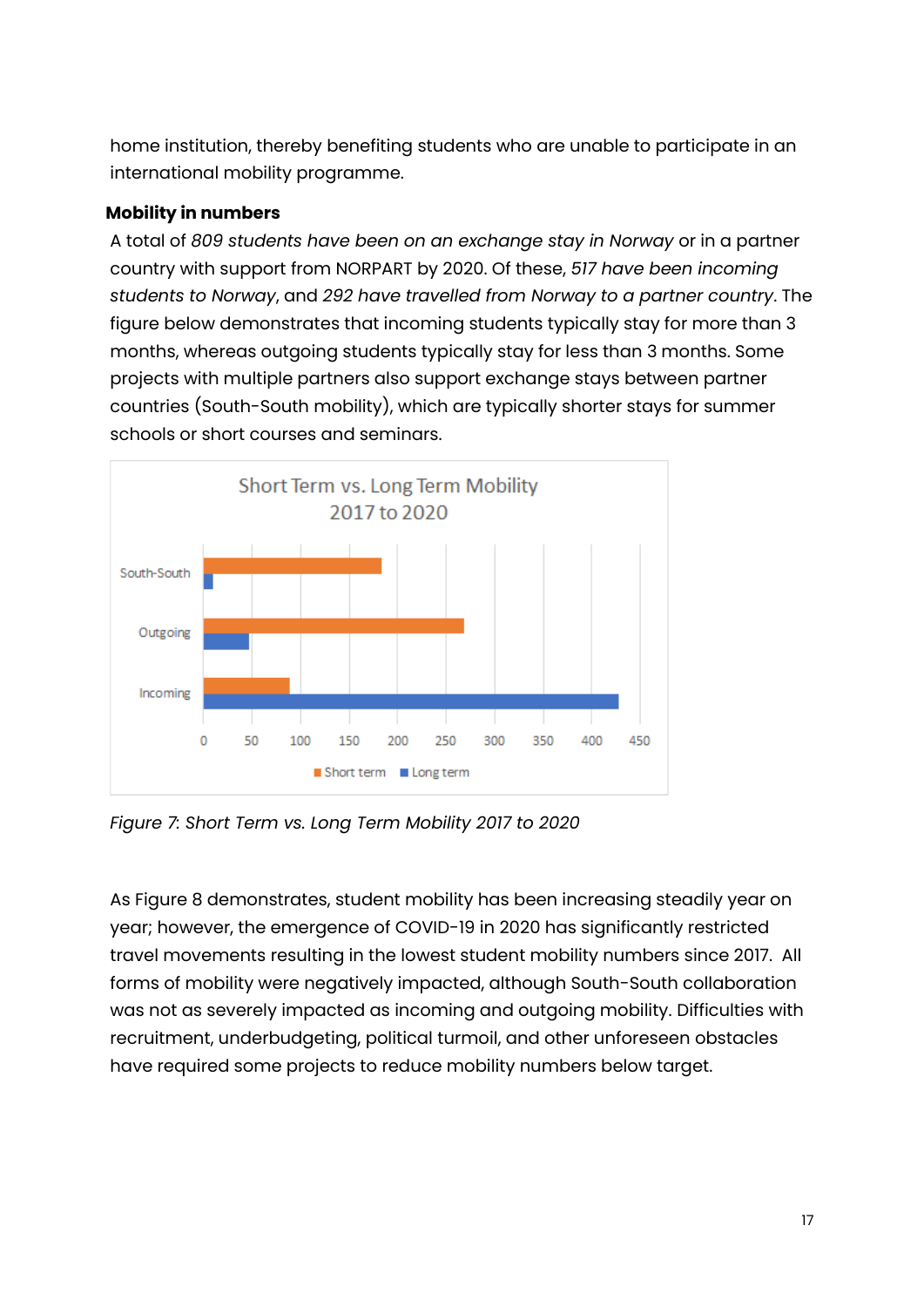

*Figure 8: Student mobility per year. Long term= 3 months or more, short term= Less than 3 months duration.*

Figure 9 below shows the number of students coming to Norway from the different partner countries outside Norway, the majority being from Zambia, Sri Lanka, Bangladesh, Ghana, Ethiopia, and Vietnam. Students from Zambia come to Norway through three projects related to teacher education, health, and agriculture. The students from Sri Lanka come to Norway through three projects related to nanotechnology, human rights studies, and aquaculture. All the students from Bangladesh are related to only one NORPART-funded project within policy and governance studies, and this project has been very successful in terms of recruitment and implementation of student mobility to Norway.

As Tanzania and Ethiopia are the two countries with the most NORPART projects (cf. figure 1), one could expect that most incoming students originated from these partner countries. Per 2020 this is, however, not the case, which can be explained by the fact that most of these projects belong to the 2019-23 portfolio, and many have planned to start student mobility activities in 2020. The political situation in Ethiopia has also been an obstacle for student mobility for a few of the projects in the 2016 portfolio.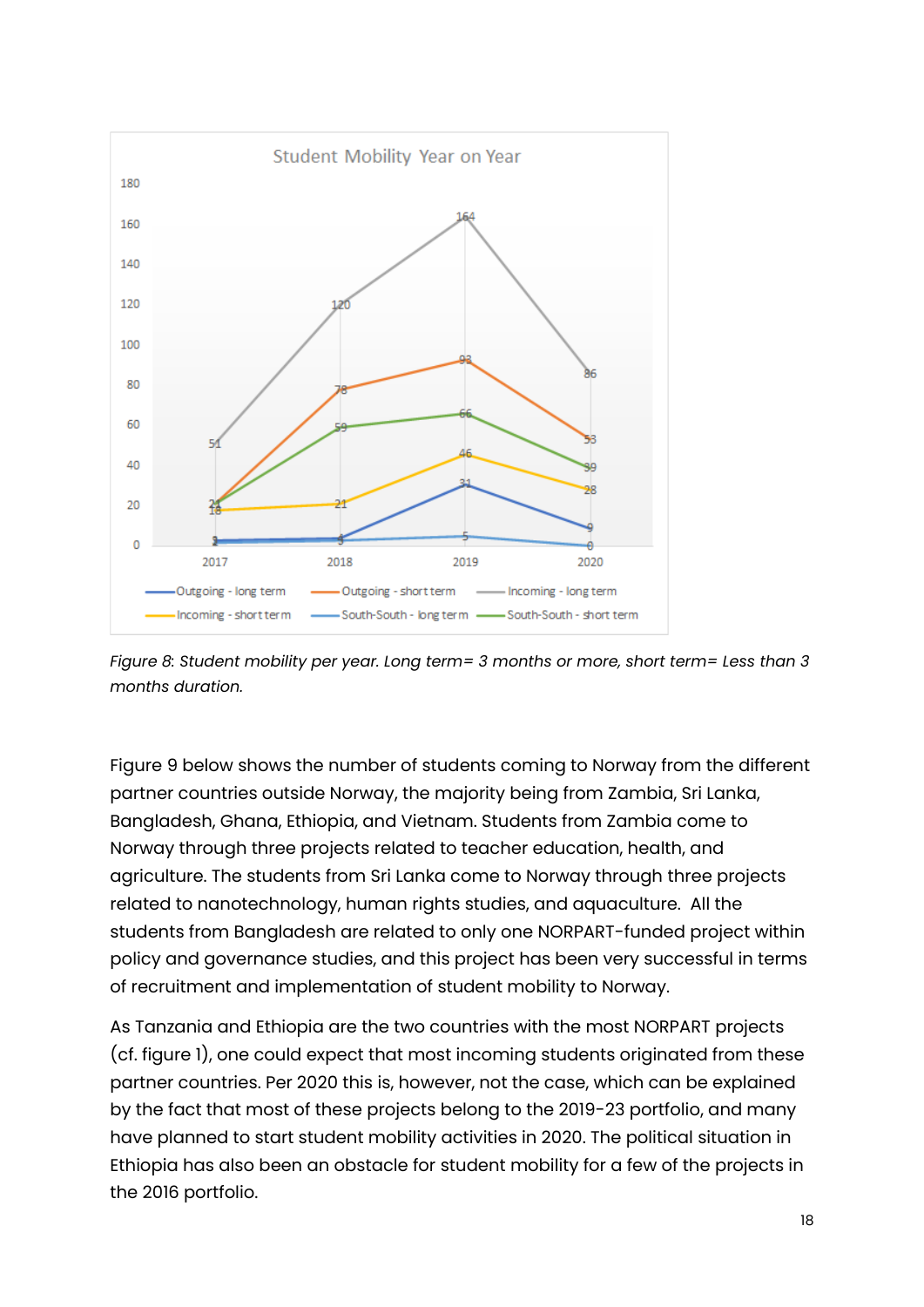

*Figure 9: Incoming students to Norway by sending country for the period 2017- 2020.*

Most students travelling from Norway stay in Ghana, Malawi, Ethiopia, Kenya, and Guatemala (see Figure 10). As the figures demonstrate below, most outgoing students from Norway stay for a short period of time, on average approximately one month per exchange.

NORPART greatly emphasizes the support for long term exchanges for incoming students to Norway and this is reflected in the NORPART programme design and calls. For outgoing students, the emphasis on long term stays has not been as strong in the calls for applications in NORPART. The modest number of long-term exchanges for outgoing students could also be related to availability of courses for exchange students, difficulties in establishment of credit transfer systems and differences in academic calendars. Outgoing students mainly travel to attend joint courses and for data collection (ref Figure 10). Only a few students stay for a whole semester. NORPART project coordinators and the recent evaluation completed by Ideas2evidence reported difficulties in recruiting Norwegian students to travel to their partner institutions outside Norway. Sometimes this is explained by students' reluctance to travel to the Global South or practical barriers to travel. Other times it is due to the academic interests of the student.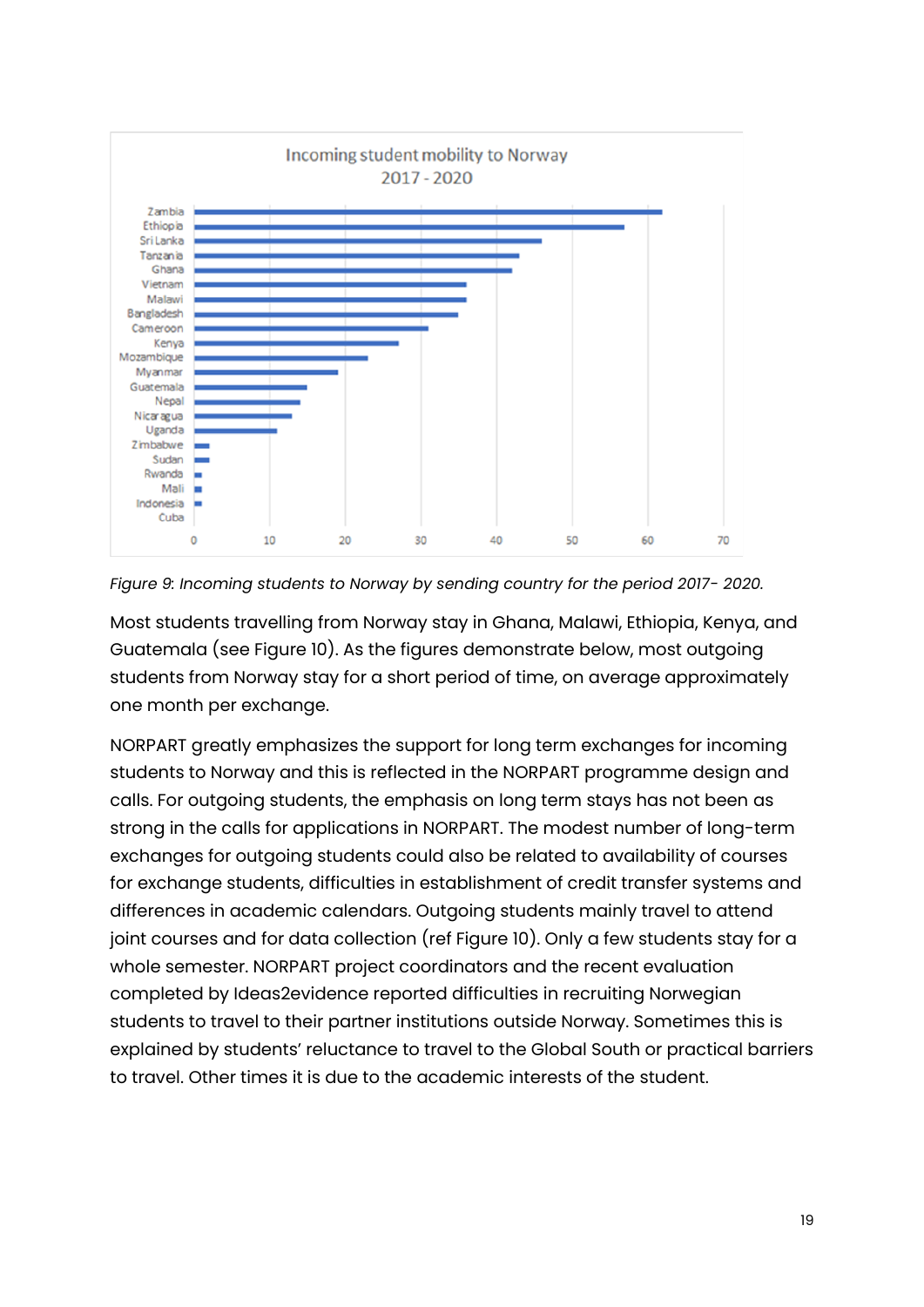

*Figure 10: Host country of outgoing students from Norway (reported for the period 2017- 2020).*

In other partnership programmes administered by Diku, student mobility is mainly short term, both for incoming and outgoing students. Evidence from project reports, in for example UTFORSK and NORPART, is that often, the short-term exchanges facilitate a close link between education and research.

For example, students often attend joint field courses in collaboration with students from the host country, as well as data collection and/or research activities related to ongoing research collaboration between the partner countries. Both for long-term and short-term exchanges this could be highly beneficial to student learning.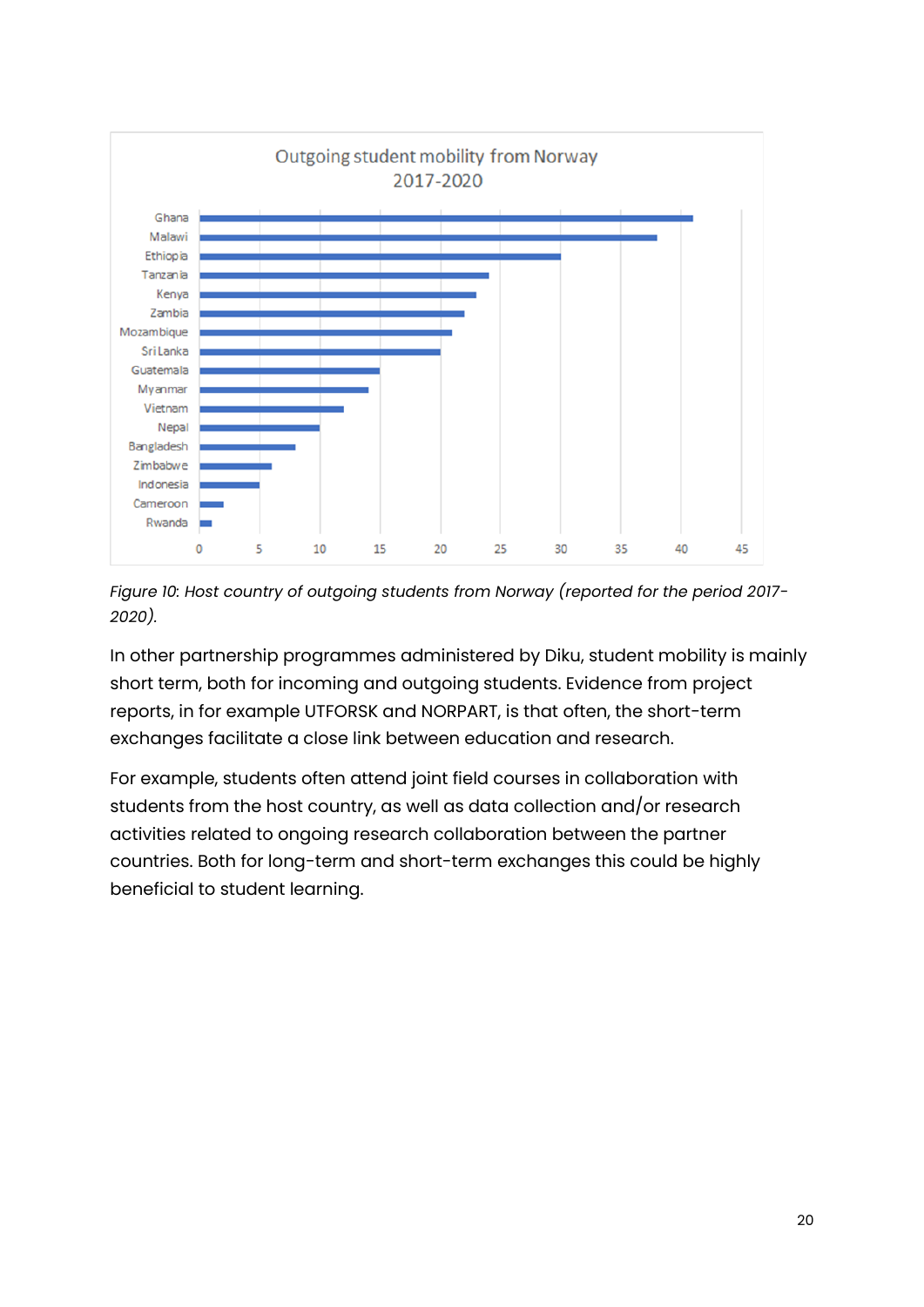

*Figure 11: Purpose of student mobility stays reported for the period 2017-2019*

#### <span id="page-21-0"></span>**Promoting gender equality**

The projects' ability to recruit an equal share of female and male students greatly differs between the projects. Some projects have previously reported that they have made great efforts to secure gender equality among students offered an opportunity to study abroad. This is particularly so in subject fields where the student body is already either male or female dominated. The numbers reported on gender representation among scholarship holders in NORPART shows that the balance is not yet at 50 per cent. This suggest that a continuous emphasis is needed to facilitate equal opportunities and benefits for male and female students.

NORPART projects should make every effort to recruit at least 50 percent female students for mobility in all directions under the framework of the partnership. This is in line with Norway's gender equality efforts and the Action Plan for Women's Rights and Gender Equality in Foreign and Development Policy 2016-2020. Under objective one of the Action Plan it is stated that Norway will promote equal opportunities for vocational training and higher education through channels that receive Norwegian funding, for example through university cooperation.

Inclusive practices towards indigenous peoples, ethnic minorities, people with disabilities, and other vulnerable or marginalised groups of society has also been emphasised in the quality assessment of NORPART applications. This has, however, not been reported on so far in the projects.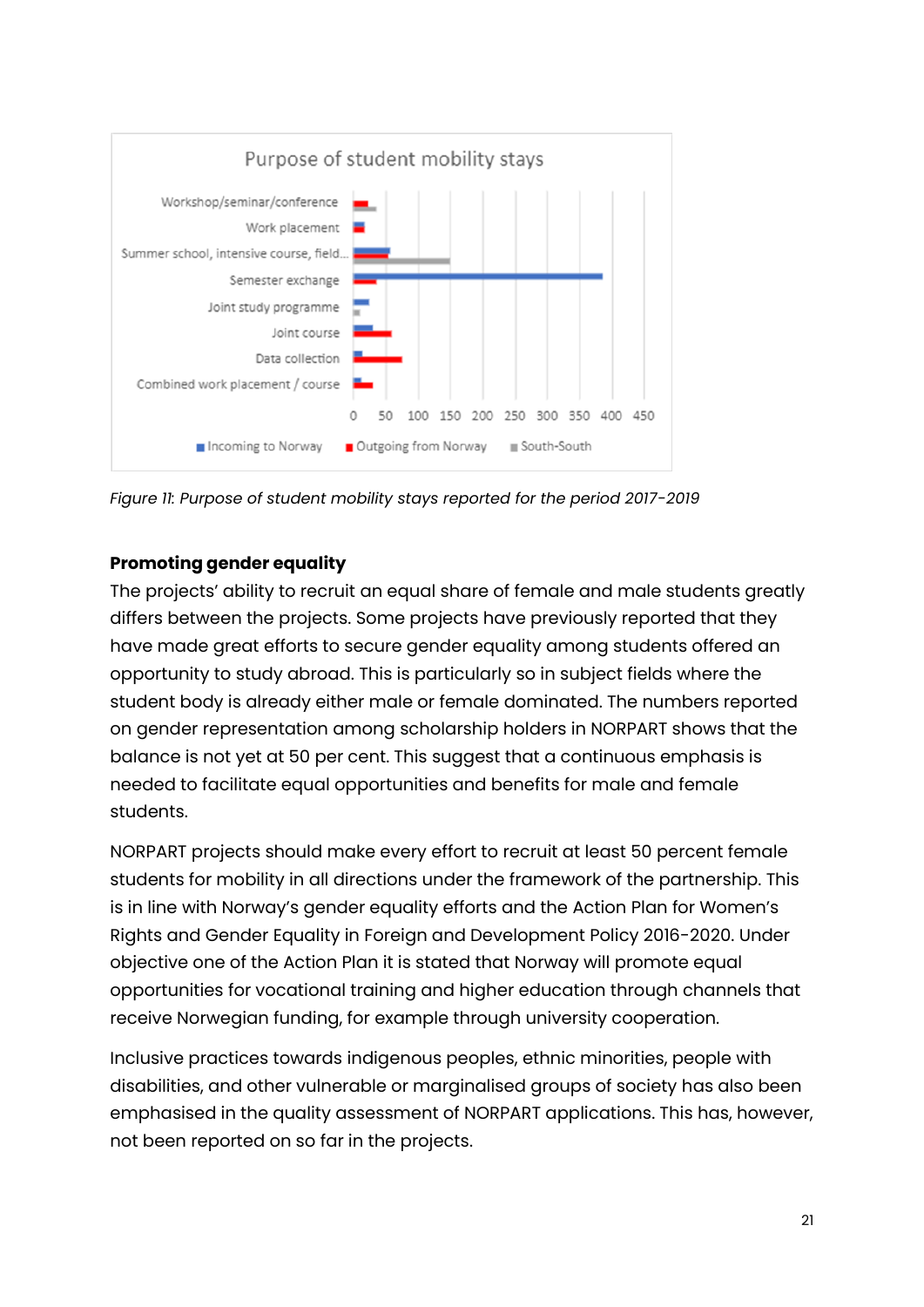Figure 12 below shows the percentage of female and male students financed by NORPART for mobility stays from 2017-20. It shows that 56 per cent of incoming students to Norway are male students. For outgoing students, the share is opposite, with 57 per cent female students. The greatest gender gap is for South-South student mobility, where 61 per cent are male students. Please note, however, that as South-South mobility is not emphasised in NORPART, the numbers are relatively low compared to incoming/outgoing students (194 students in total, mainly short-term mobility for a summer school in Ghana).



*Figure 12: Share of male and female students 2017-2020*

### <span id="page-22-0"></span>**Full degree master scholarships**

In 2020 the Norwegian government allocated NOK 16 million to strengthen the NORPART programme. The funds were a contribution from the budget of the Ministry of Foreign Affairs (MFA).

The funds were available from 2020 and onwards to support student mobility from countries in the Global South to Norway, making it possible for these students to complete a full master's degree at a Norwegian higher education institution under the framework of the NORPART programme. To be eligible, students from partner countries must be admitted to an international master's programme attended by Norwegian students.

In March 2020, NORPART opened a call for full degree master's scholarships in Norway. The call was only open to existing NORPART projects.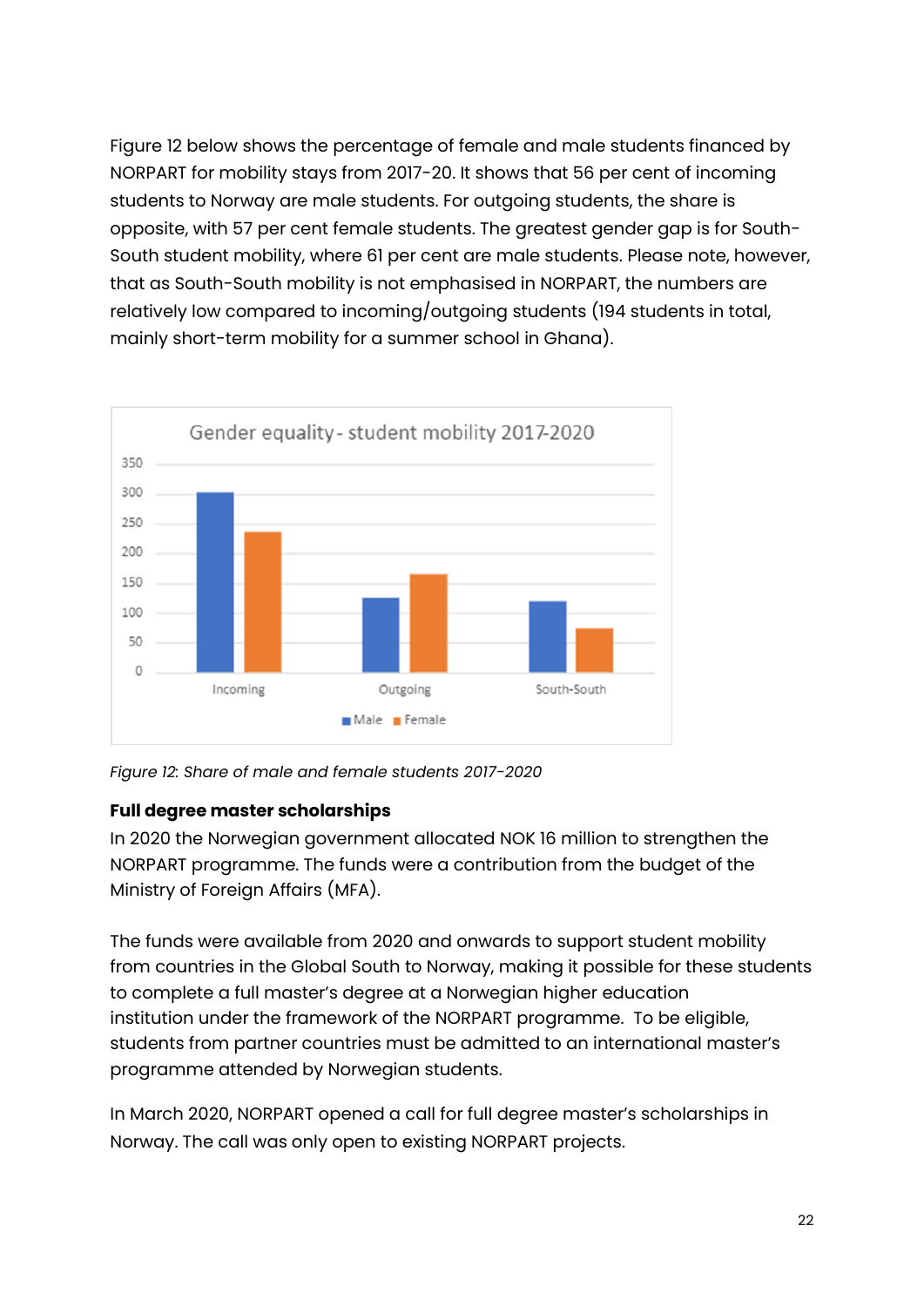Diku received applications from 34 of the 46 projects in the NORPART portfolio. In total, the projects applied for 138 full degree master scholarships. In the end, Diku granted 53 scholarships distributed to 13 institutions, with NTNU, UiB and UiO receiving 28 scholarships for their master programmes.

Due to the ongoing pandemic the majority of the master candidate's uptake is postponed to 2021/22.

## <span id="page-23-0"></span>**Challenges and follow-up**

## <span id="page-23-1"></span>**Challenges in project implementation**

The individual annual reports for 2020 show that NORPART has endured its most challenging year since the programme's inception. The implementation of travel restrictions in 2020 meant that many education activities in 2020 were cancelled or postponed.

#### <span id="page-23-2"></span>**COVID-19 travel restrictions**

The most significant impact from COVID-19 relates to the cancelation of student mobility activities due to the widespread implementation of travel restrictions.

Much of the student mobility in 2020 occurred prior to the pandemic. In some instances, long term mobility from the Global South to Norway was possible during the pandemic; however, COVID-19 severely restricted short-term mobility and Norwegian mobility to the Global South.

Several projects noted that exchange programmes were terminated early due to the pandemic.

The Ghana-Norway Collaboration in Medical Physics and Radiography Education has established cooperation between the Norwegian University of Science (NTNU) and a consortium of Ghanaian universities in the fields of medical physics, radiation protection and radiography. The Student Exchange Programme allows students from Ghana to spend one or two terms at NTNU throughout their master degree. Throughout the exchange students undertake regular courses and work on their master thesis. Four master-level students and one PhD student were undertaking exchange at NTNU at the onset of COVID-19. Due to the circumstances, all five students were recalled back to Ghana by their home institutions, but Master students were able to continue working on their thesis projects back in Ghana. Supervisors from NTNU continued to supervise their work via email and online meetings. Fortunately, all master students successfully submitted their thesis during the 2020 calendar year.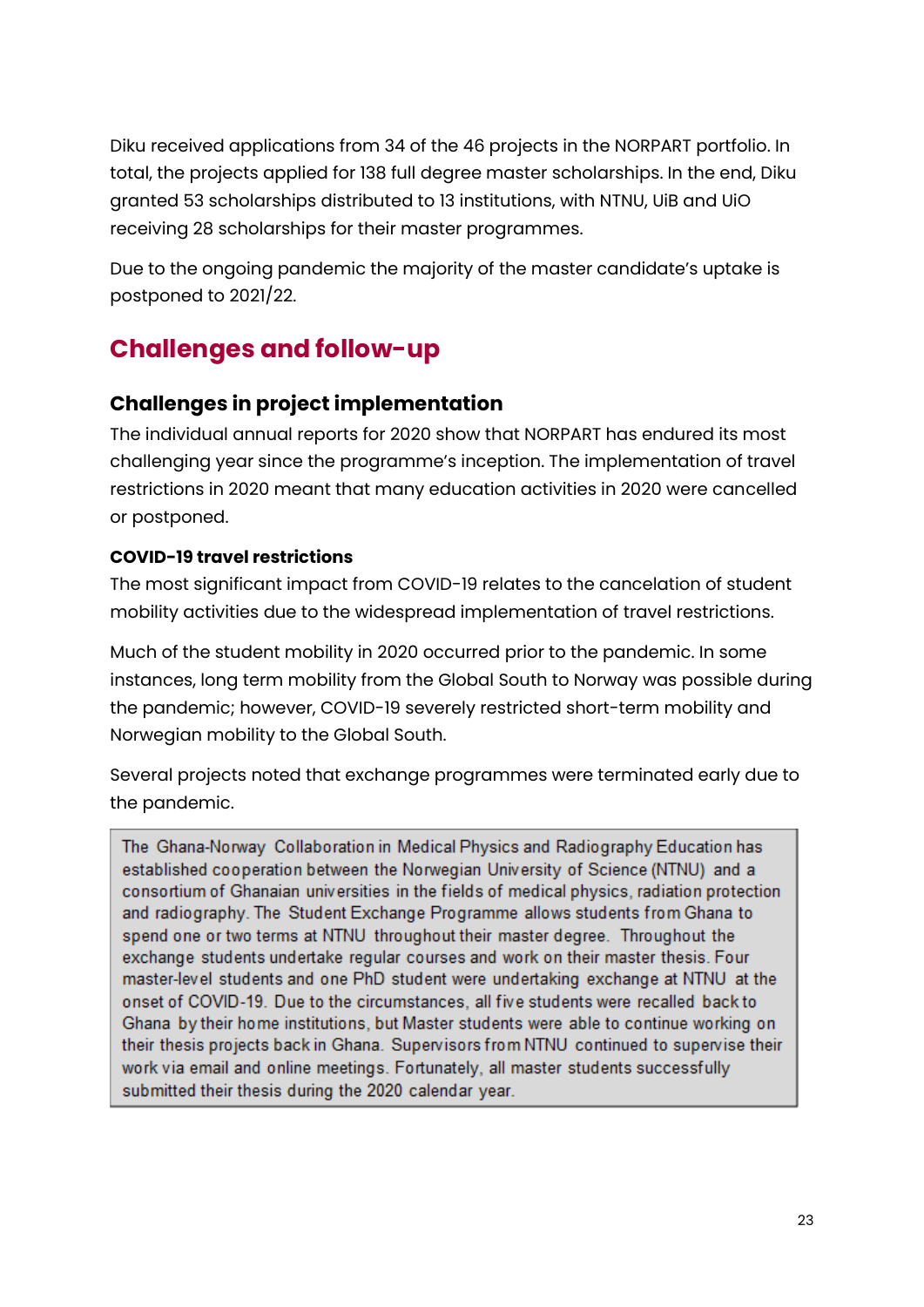#### <span id="page-24-0"></span>**Increased administrative burden**

Each year, projects report administrative burden due to the labour-intensive nature of delivering education partnerships in the Global South. In 2020 some projects reported an increased administrative burden due to the uncertainty presented by COVID-19. Many mobility activities were postponed which necessitated travel cancelations, re-bookings, and refunds.

#### <span id="page-24-1"></span>**Digitisation**

In many instances the pandemic has served as a catalyst for accelerating digital collaboration and several projects implemented digital teaching and supervision in direct response to COVID-19. Despite this progress, some projects noted that unstable internet connections and poor video conferencing facilities made it difficult to pivot cooperation towards digital solutions. In some instances, NORPART funding was redirected to support improve IT infrastructure at partner institutions.

The Higher Education Collaboration in Mental Health between Nepal and Norway is a collaboration between the University of Oslo, the University of Bergen, UIT the Arctic University of Norway, Tribhuvan University and the Institute of Medicine in Nepal. The project had a diverse programme of conferences, seminars, guest lectures and mobility programmes planned for 2020; however, the onset of COVID-19 meant that many of these programmes were cancelled or postponed. Recognising deficiencies in the digital enabling environment of Nepali partner institutions, the project decided to redirect some funding to improve local IT infrastructure. This allowed mobility to be replaced with digital courses such as a new global mental health unit. An annual conference scheduled for Kathmandu was replaced with a COVID-19 themed webinar. The challenges presented by COVID-19 meant that the project spent more on salaries and administration expenses relative to previous years.

#### <span id="page-24-2"></span>**Political issues**

Political unrest in Myanmar, Palestine and Nicaragua negatively impacted collaboration and student mobility in 2020. The political environment in these nations will likely disrupt projects into the future. Political issues are a perennial concern for NORPART, although the widespread disruption of outgoing mobility for Norwegian students due to COVID-19 reduced the risk profile of political issues in 2020.

#### <span id="page-24-3"></span>**Follow-up by Diku**

Diku typically monitors progress through annual reporting and project visits, as well as through continuous dialogue with projects that experience different challenges. The emergence of COVID-19 meant that Diku was unable to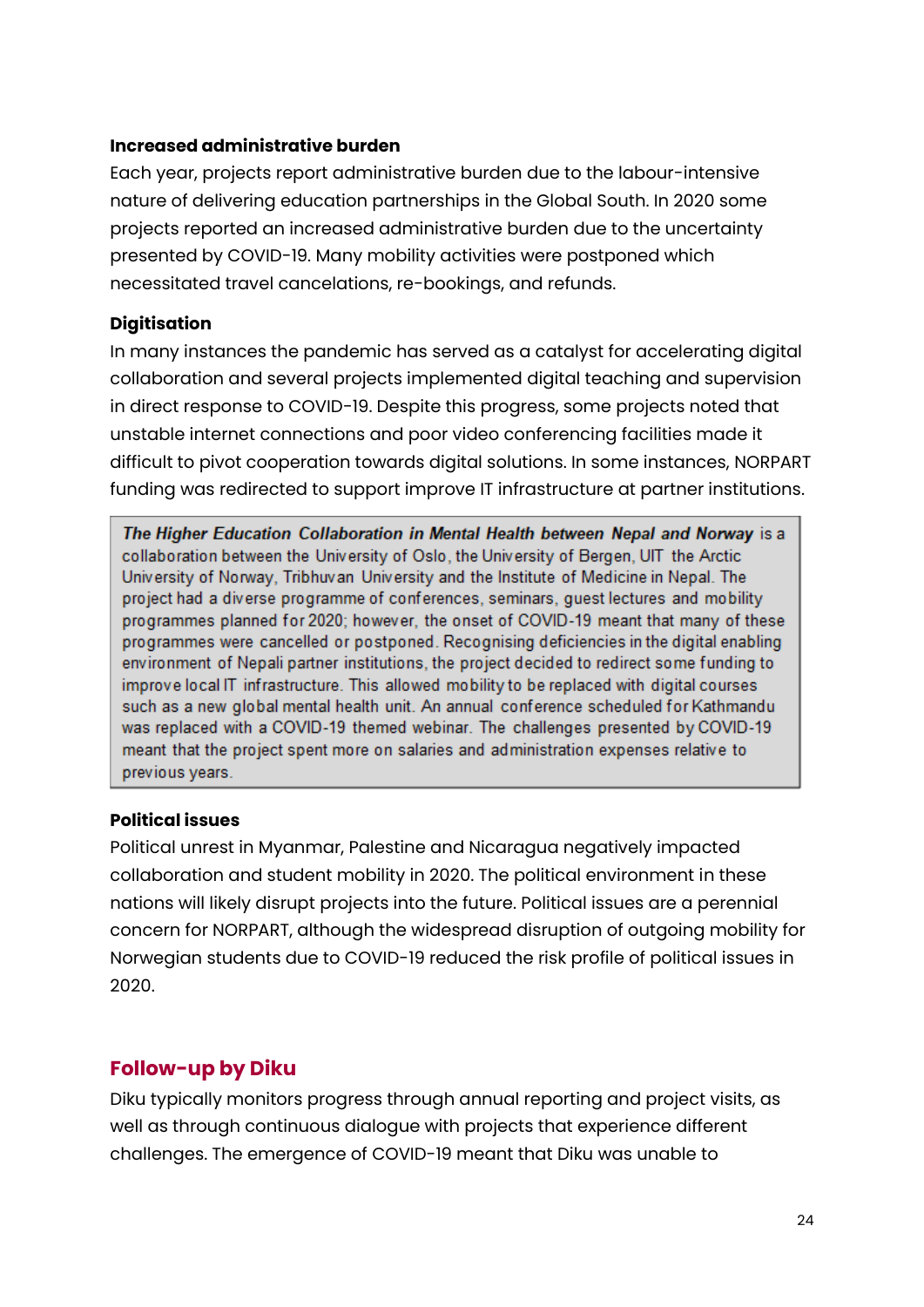participate in site visits for much of 2020, which increased the importance of reporting and regular dialogue.

In response to the widespread disruption caused by COVID-19, Diku provided existing project partners with the opportunity to apply for a one-year no cost extension. So far, a total of 18 projects have been granted a no-cost extension of the project period. The no-cost extension process became an important ad hoc reporting mechanism for understanding the impact of COVID-19 on projects.

The Ideas2evidence report also provides an important strategic overview of NORPART's progress. Diku is still considering the recommendations from this report and will consider making minor reforms to the programme goals and administration in the 2021 programme cycle.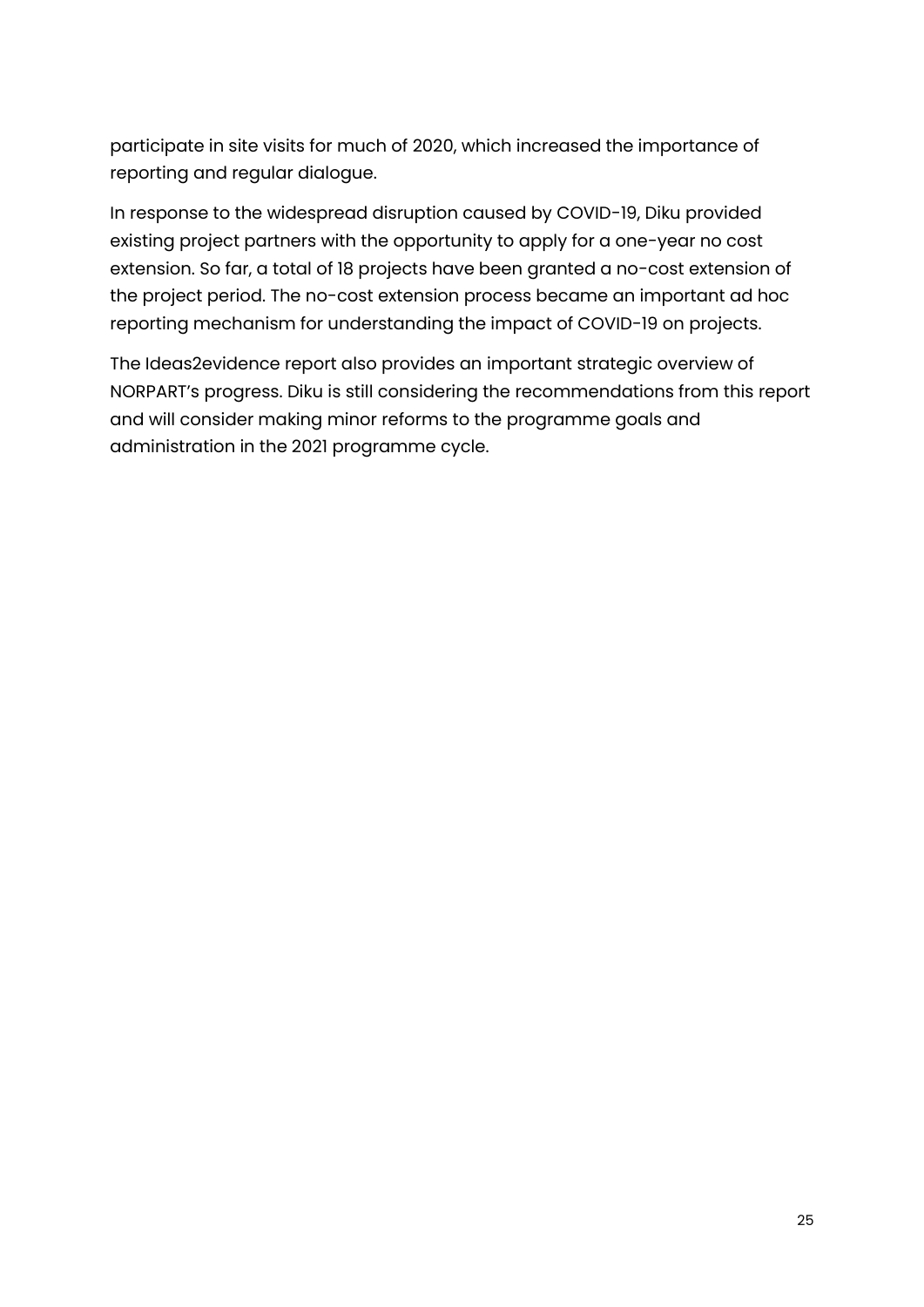## <span id="page-26-0"></span>**Appendix**

### <span id="page-26-1"></span>**List of eligible countries**

| Afghanistan                | Angola            |
|----------------------------|-------------------|
| Bangladesh                 | <b>Bolivia</b>    |
| <b>Burkina Faso</b>        | Cameroon          |
| Colombia                   | Cuba              |
| Dem. Republic of the Congo | <b>East Timor</b> |
| Egypt                      | Ethiopia          |
| Ghana                      | Guatemala         |
| Haiti                      | Indonesia         |
| Kenya                      | Liberia           |
| Madagascar                 | Malawi            |
| Mali                       | Mozambique        |
| Myanmar                    | Nepal             |
| Nicaragua                  | Niger             |
| Pakistan                   | Palestine         |
| Peru                       | Rwanda            |
| Somalia                    | South Sudan       |
| Sri Lanka                  | Sudan             |
| Tanzania                   | Uganda            |
| Vietnam                    | Zambia            |
| Zimbabwe                   |                   |

## <span id="page-26-2"></span>**Project per country**

The list shows number of projects represented by a higher education institution per country. Please note that several projects are represented in more than one country.

|            | <b>Country</b> | <b>Projects represented</b> |
|------------|----------------|-----------------------------|
| Ethiopia   |                | 12                          |
| Tanzania   |                | $\overline{7}$              |
| Uganda     |                | 5                           |
| Nepal      |                | 4                           |
| Zambia     |                | 4                           |
| Sri Lanka  |                | 4                           |
| Cameroon   |                | 3                           |
| Vietnam    |                | 3                           |
| Kenya      |                | 3                           |
| Ghana      |                | 3                           |
| Malawi     |                | $\overline{2}$              |
| Mozambique |                | $\overline{2}$              |
| Bangladesh |                | 1                           |
| Cuba       |                | 1                           |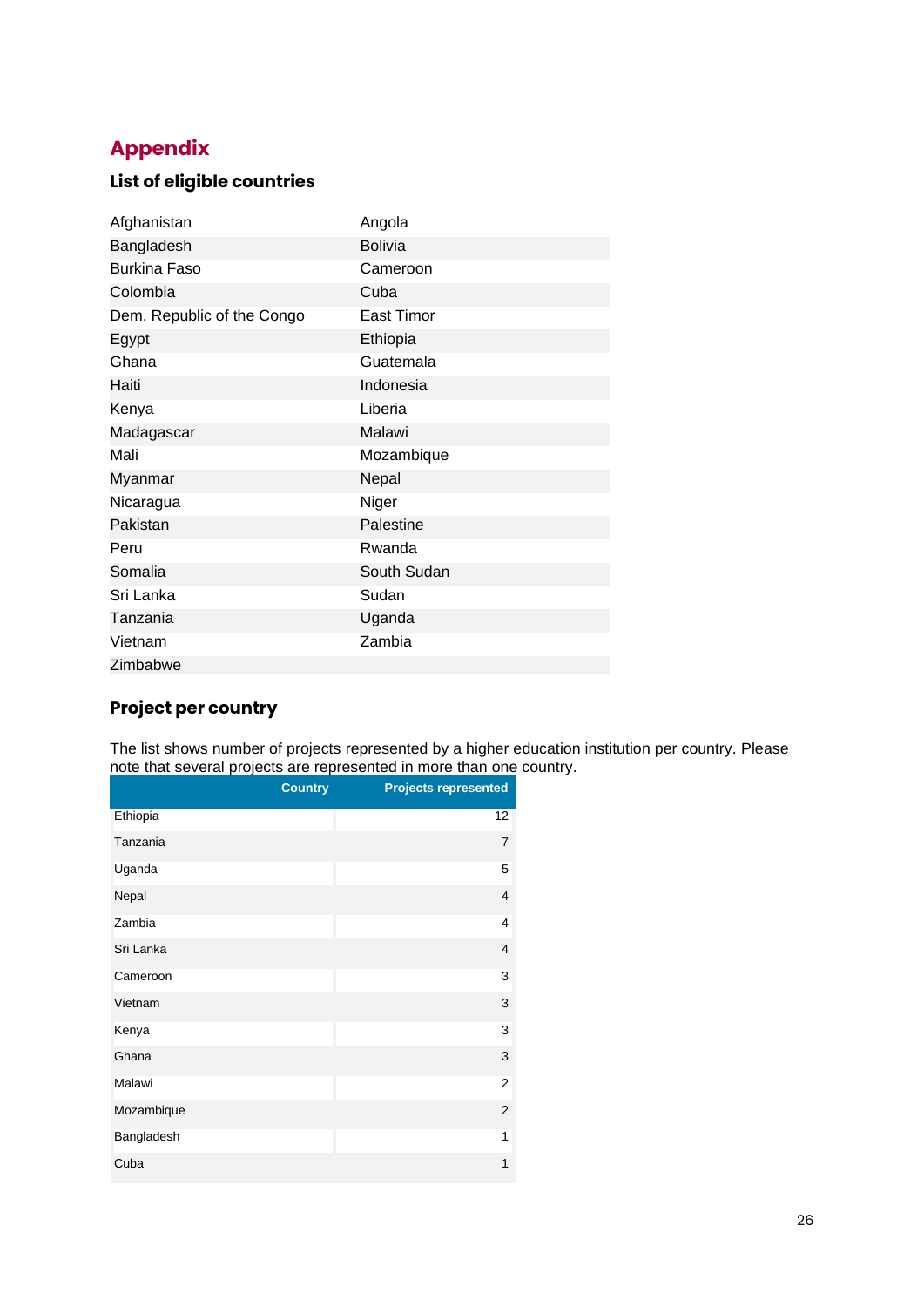| Guatemala                        | 1 |
|----------------------------------|---|
| Indonesia                        | 1 |
| Madagascar                       | 1 |
| Mali                             | 1 |
| Myanmar                          | 1 |
| Nicaragua                        | 1 |
| Occupied Palestinian Territories | 1 |
| Rwanda                           | 1 |
| Sudan                            | 1 |
| Zimbabwe                         |   |

## <span id="page-27-0"></span>**List of projects**

| Project | <b>Project title</b>                                                                                                    |
|---------|-------------------------------------------------------------------------------------------------------------------------|
|         | NORPART-2016/10003 Master in English Education                                                                          |
|         | NORPART-2016/10009 Intercultural historical studies                                                                     |
|         | NORPART-2016/10013 Collaborative learning in biodiversity, excellence in education through two-way North-South mobility |
|         | NORPART-2016/10014 Partnership Program Norway - Vietnam (paproNoVi)                                                     |
|         | NORPART-2016/10023 Norway-Vietnam Industry and Infrastructure Safety Consortium                                         |
|         | NORPART-2016/10026 LEMS - Literacy Education in Multilingual Settings                                                   |
|         | NORPART-2016/10063 KeNoMo - Kenya-Norway Mobility Programme for Computer Science Education                              |
|         | NORPART-2016/10072 Cooperation on Religious Studies in Myanmar - CORSIM                                                 |
|         | NORPART-2016/10074 The VISCAM project - Visual Anthropology at the universities of Maroua, Ngaoundere and Tromsø        |
|         | NORPART-2016/10134 ExTending Health Informatics Capacity (ETHIC)                                                        |
|         | NORPART-2016/10213 EXCEL SMART-Exceeding Learning through Strategic Mobility and Academic Partnership                   |
|         | NORPART-2016/10237 Higher education and Research collaboration on Nanomaterials for Clean Energy Technologies (HRNCET)  |
|         | NORPART-2016/10239 Human rights and reconciliation in a post conflict multicultural society                             |
|         | NORPART-2016/10255 Education in the field of sustainable tourism and ecology in Norway and Guatemala                    |
|         | NORPART-2016/10285 Policy and Governance Studies (PGS) in South Asia                                                    |
|         | NORPART-2016/10380 BERGUNZA-SHINE - Strengthening health systems and health care implementation                         |
|         | NORPART-2016/10387 Mozambique/Norway Accessibility Partnership (MAP)                                                    |
|         | NORPART-2016/10470 Ghana-Norway Collaboration in Medical Physics and Radiography Education                              |
|         | NORPART-2016/10471 Enhancing Norway-Ethiopia relations in Journalism and Communication education and research           |
|         | NORPART-2016/10480 Project to Strengthen Health Economics Capacity at Bergen and Muhimbili Universities (SHEC)          |